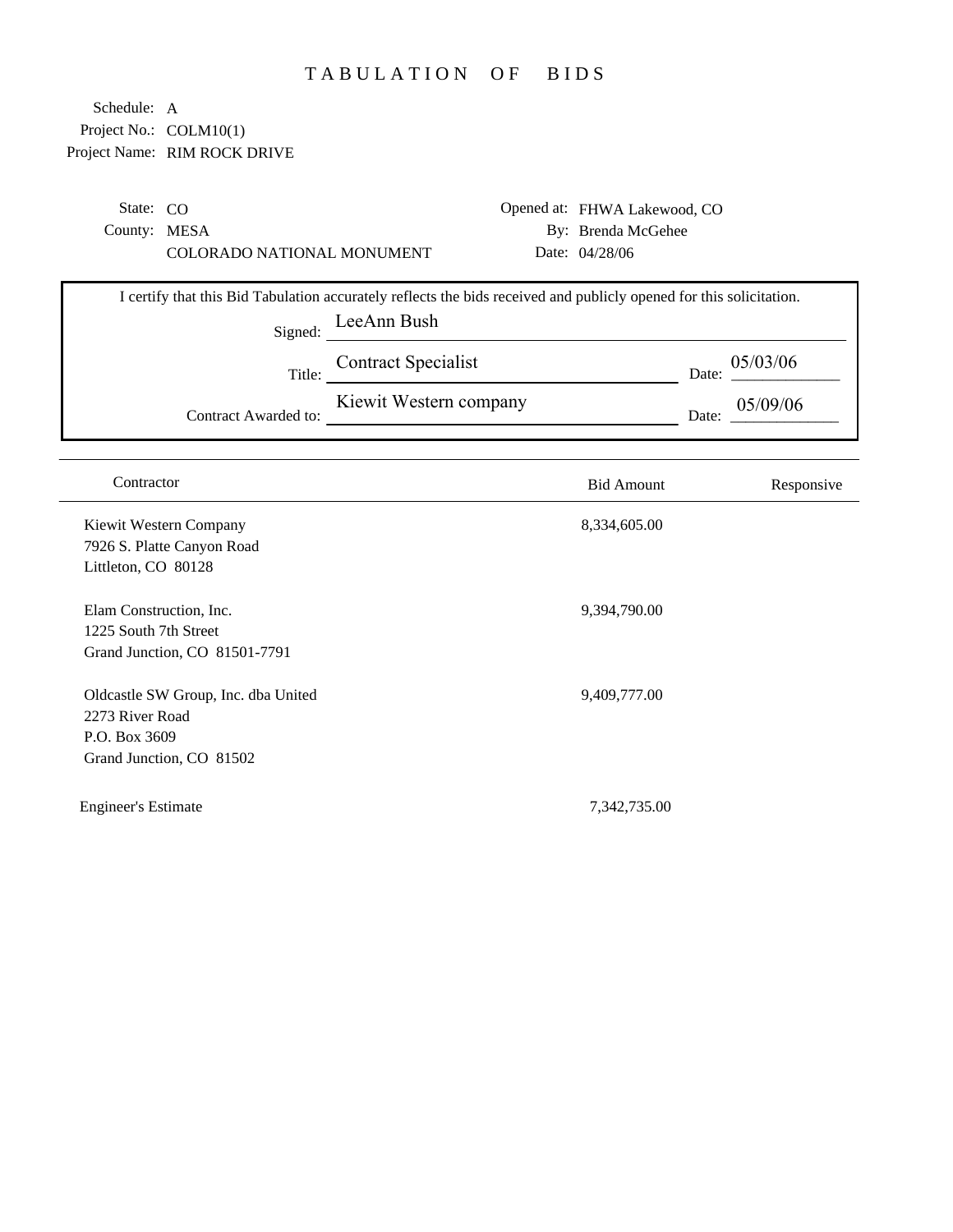| Item<br>No. | Item<br>Unit                        | Item<br>Description                   | Quantity                                           | Unit<br>Price | Amount     |
|-------------|-------------------------------------|---------------------------------------|----------------------------------------------------|---------------|------------|
| 15101       | <b>LPSM</b>                         | Mobilization                          |                                                    |               |            |
|             | Kiewit Western Company              |                                       | <b>ALL</b>                                         | 799,000.00    | 799,000.00 |
|             | Elam Construction, Inc.             |                                       |                                                    | 900,000.00    | 900,000.00 |
|             | Oldcastle SW Group, Inc. dba United |                                       |                                                    | 940,000.00    | 940,000.00 |
|             | <b>ENGINEER'S ESTIMATE</b>          |                                       |                                                    | 606,000.00    | 606,000.00 |
| 15202       | km                                  |                                       | Slope, reference, and clearing and grubbing stakes |               |            |
|             | Kiewit Western Company              |                                       | 0.120                                              | 20,000.00     | 2,400.00   |
|             | Elam Construction, Inc.             |                                       |                                                    | 10,300.00     | 1,236.00   |
|             | Oldcastle SW Group, Inc. dba United |                                       |                                                    | 10,600.00     | 1,272.00   |
|             | <b>ENGINEER'S ESTIMATE</b>          |                                       |                                                    | 5,000.00      | 600.00     |
| 15203C      | km                                  | Centerline verification and staking   |                                                    |               |            |
|             | Kiewit Western Company              |                                       | 29.830                                             | 1,000.00      | 29,830.00  |
|             | Elam Construction, Inc.             |                                       |                                                    | 2,600.00      | 77,558.00  |
|             | Oldcastle SW Group, Inc. dba United |                                       |                                                    | 2,800.00      | 83,524.00  |
|             | <b>ENGINEER'S ESTIMATE</b>          |                                       |                                                    | 1,500.00      | 44,745.00  |
| 15204       | Each                                | Drainage structure survey and staking |                                                    |               |            |
|             | Kiewit Western Company              |                                       | 5                                                  | 3,000.00      | 15,000.00  |
|             | Elam Construction, Inc.             |                                       |                                                    | 1,300.00      | 6,500.00   |
|             | Oldcastle SW Group, Inc. dba United |                                       |                                                    | 1,400.00      | 7,000.00   |
|             | <b>ENGINEER'S ESTIMATE</b>          |                                       |                                                    | 600.00        | 3,000.00   |
| 15206       | <b>LPSM</b>                         | Retaining wall survey and staking     |                                                    |               |            |
|             | Kiewit Western Company              |                                       | ALL                                                | 5,000.00      | 5,000.00   |
|             | Elam Construction, Inc.             |                                       |                                                    | 7,400.00      | 7,400.00   |
|             | Oldcastle SW Group, Inc. dba United |                                       |                                                    | 7,600.00      | 7,600.00   |
|             | <b>ENGINEER'S ESTIMATE</b>          |                                       |                                                    | 15,000.00     | 15,000.00  |
| 15207       | km                                  | Grade finishing stakes                |                                                    |               |            |
|             | Kiewit Western Company              |                                       | 0.240                                              | 7,000.00      | 1,680.00   |
|             | Elam Construction, Inc.             |                                       |                                                    | 5,100.00      | 1,224.00   |
|             | Oldcastle SW Group, Inc. dba United |                                       |                                                    | 5,400.00      | 1,296.00   |
|             | <b>ENGINEER'S ESTIMATE</b>          |                                       |                                                    | 3,500.00      | 840.00     |
| 15216A      | Each                                | Parking area survey and staking       |                                                    |               |            |
|             | Kiewit Western Company              |                                       | 1                                                  | 5,000.00      | 5,000.00   |
|             | Elam Construction, Inc.             |                                       |                                                    | 2,400.00      | 2,400.00   |
|             | Oldcastle SW Group, Inc. dba United |                                       |                                                    | 2,400.00      | 2,400.00   |
|             | <b>ENGINEER'S ESTIMATE</b>          |                                       |                                                    | 2,700.00      | 2,700.00   |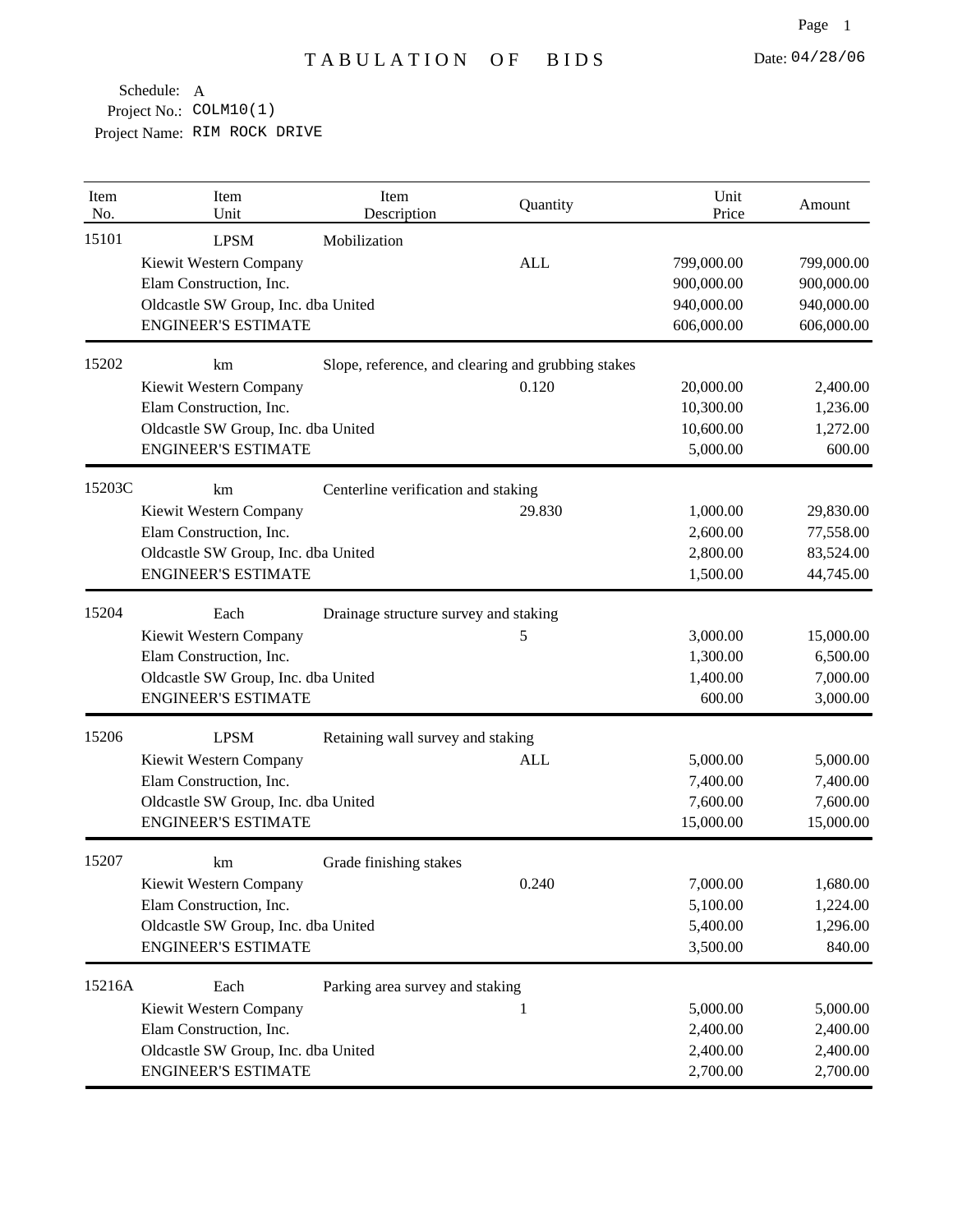| Item<br>No. | Item<br>Unit                        | Item<br>Description       | Quantity   | Unit<br>Price | Amount     |
|-------------|-------------------------------------|---------------------------|------------|---------------|------------|
| 15401       | <b>LPSM</b>                         | Contractor testing        |            |               |            |
|             | Kiewit Western Company              |                           | <b>ALL</b> | 300,000.00    | 300,000.00 |
|             | Elam Construction, Inc.             |                           |            | 69,000.00     | 69,000.00  |
|             | Oldcastle SW Group, Inc. dba United |                           |            | 144,000.00    | 144,000.00 |
|             | <b>ENGINEER'S ESTIMATE</b>          |                           |            | 120,000.00    | 120,000.00 |
| 15501       | <b>LPSM</b>                         | Construction schedule     |            |               |            |
|             | Kiewit Western Company              |                           | <b>ALL</b> | 30,000.00     | 30,000.00  |
|             | Elam Construction, Inc.             |                           |            | 26,000.00     | 26,000.00  |
|             | Oldcastle SW Group, Inc. dba United |                           |            | 24,000.00     | 24,000.00  |
|             | <b>ENGINEER'S ESTIMATE</b>          |                           |            | 5,000.00      | 5,000.00   |
| 15703       | m                                   | Silt fence                |            |               |            |
| 15732       | Kiewit Western Company              |                           | 330        | 9.50          | 3,135.00   |
|             | Elam Construction, Inc.             |                           |            | 37.00         | 12,210.00  |
|             | Oldcastle SW Group, Inc. dba United |                           |            | 10.00         | 3,300.00   |
|             | <b>ENGINEER'S ESTIMATE</b>          |                           |            | 8.00          | 2,640.00   |
|             | m                                   | Sediment log              |            |               |            |
|             | Kiewit Western Company              |                           | 222        | 20.00         | 4,440.00   |
|             | Elam Construction, Inc.             |                           |            | 62.00         | 13,764.00  |
|             | Oldcastle SW Group, Inc. dba United |                           |            | 38.00         | 8,436.00   |
|             | <b>ENGINEER'S ESTIMATE</b>          |                           |            | 25.00         | 5,550.00   |
| 15801       | m <sub>3</sub>                      | Watering for dust control |            |               |            |
|             | Kiewit Western Company              |                           | 1,600      | 50.00         | 80,000.00  |
|             | Elam Construction, Inc.             |                           |            | 23.00         | 36,800.00  |
|             | Oldcastle SW Group, Inc. dba United |                           |            | 8.00          | 12,800.00  |
|             | <b>ENGINEER'S ESTIMATE</b>          |                           |            | 8.00          | 12,800.00  |
| 20103       | m2                                  | Clearing and grubbing     |            |               |            |
|             | Kiewit Western Company              |                           | 1,950      | 5.00          | 9,750.00   |
|             | Elam Construction, Inc.             |                           |            | 10.00         | 19,500.00  |
|             | Oldcastle SW Group, Inc. dba United |                           |            | 4.00          | 7,800.00   |
|             | <b>ENGINEER'S ESTIMATE</b>          |                           |            | 5.00          | 9,750.00   |
| 20201B      | m2                                  | Selective clearing        |            |               |            |
|             | Kiewit Western Company              |                           | 110        | 7.00          | 770.00     |
|             | Elam Construction, Inc.             |                           |            | 12.00         | 1,320.00   |
|             | Oldcastle SW Group, Inc. dba United |                           |            | 30.00         | 3,300.00   |
|             | <b>ENGINEER'S ESTIMATE</b>          |                           |            | 10.00         | 1,100.00   |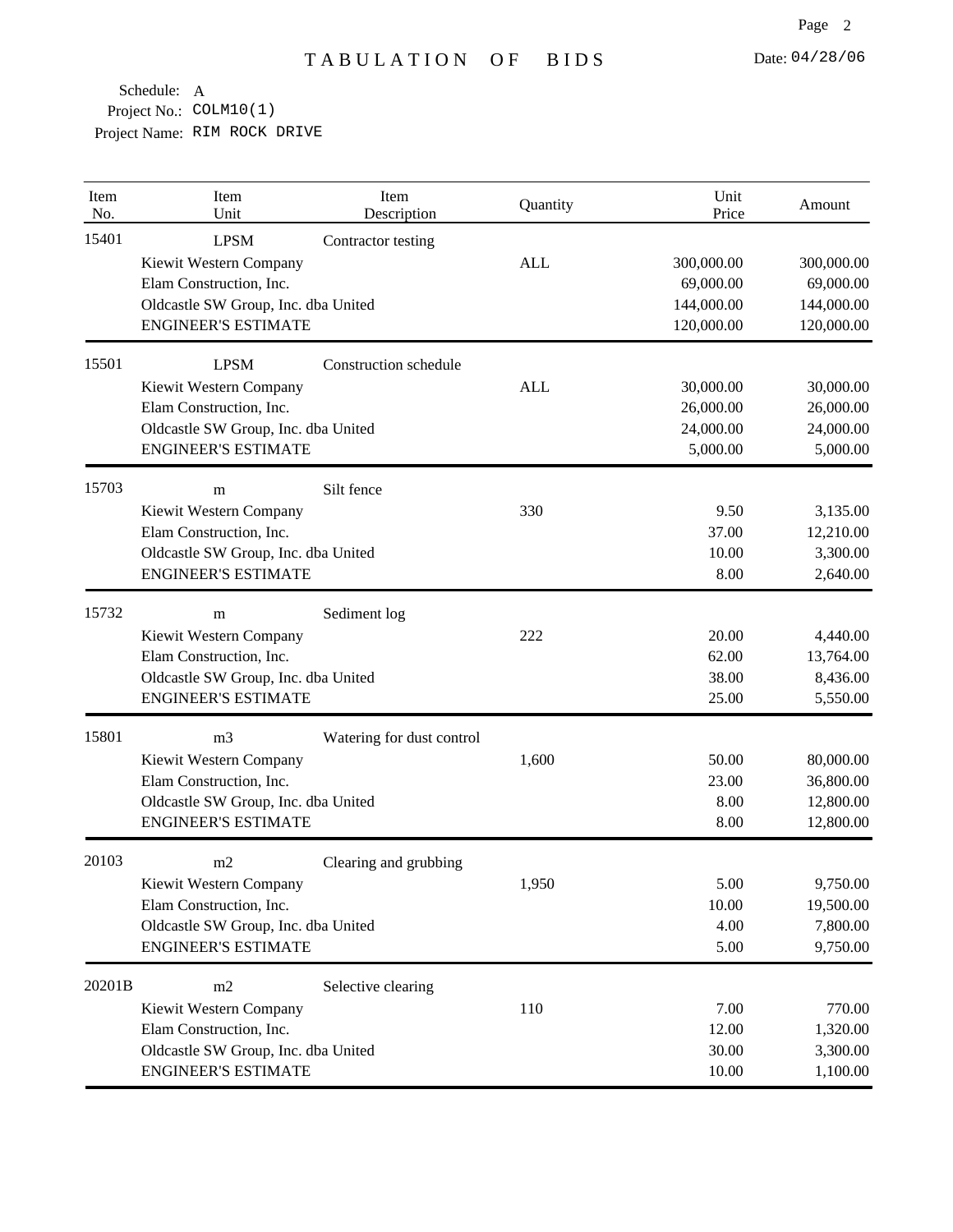| Item<br>No. | Item<br>Unit                        | Item<br>Description         | Quantity   | Unit<br>Price | Amount    |
|-------------|-------------------------------------|-----------------------------|------------|---------------|-----------|
| 20204A      | Each                                | Removal of individual trees |            |               |           |
|             | Kiewit Western Company              |                             | 12         | 1,000.00      | 12,000.00 |
|             | Elam Construction, Inc.             |                             |            | 180.00        | 2,160.00  |
|             | Oldcastle SW Group, Inc. dba United |                             |            | 620.00        | 7,440.00  |
|             | <b>ENGINEER'S ESTIMATE</b>          |                             |            | 200.00        | 2,400.00  |
| 20301AK     | Each                                | Removal of boulders         |            |               |           |
|             | Kiewit Western Company              |                             | 55         | 250.00        | 13,750.00 |
|             | Elam Construction, Inc.             |                             |            | 92.00         | 5,060.00  |
|             | Oldcastle SW Group, Inc. dba United |                             |            | 220.00        | 12,100.00 |
|             | <b>ENGINEER'S ESTIMATE</b>          |                             |            | 100.00        | 5,500.00  |
| 20301B      | Each                                | Removal of signs            |            |               |           |
|             | Kiewit Western Company              |                             | 53         | 50.00         | 2,650.00  |
|             | Elam Construction, Inc.             |                             |            | 120.00        | 6,360.00  |
|             | Oldcastle SW Group, Inc. dba United |                             |            | 56.00         | 2,968.00  |
|             | <b>ENGINEER'S ESTIMATE</b>          |                             |            | 40.00         | 2,120.00  |
| 20301H      | Each                                | Removal of pipe culverts    |            |               |           |
|             | Kiewit Western Company              |                             | 3          | 2,000.00      | 6,000.00  |
|             | Elam Construction, Inc.             |                             |            | 620.00        | 1,860.00  |
|             | Oldcastle SW Group, Inc. dba United |                             |            | 1,800.00      | 5,400.00  |
|             | <b>ENGINEER'S ESTIMATE</b>          |                             |            | 500.00        | 1,500.00  |
| 20301HE     | Each                                | Removal of pipe end section |            |               |           |
|             | Kiewit Western Company              |                             | $\sqrt{5}$ | 300.00        | 1,500.00  |
|             | Elam Construction, Inc.             |                             |            | 620.00        | 3,100.00  |
|             | Oldcastle SW Group, Inc. dba United |                             |            | 370.00        | 1,850.00  |
|             | <b>ENGINEER'S ESTIMATE</b>          |                             |            | 270.00        | 1,350.00  |
| 20302W      | m                                   | Removal of guardrail        |            |               |           |
|             | Kiewit Western Company              |                             | 240        | 8.80          | 2,112.00  |
|             | Elam Construction, Inc.             |                             |            | 10.00         | 2,400.00  |
|             | Oldcastle SW Group, Inc. dba United |                             |            | 11.00         | 2,640.00  |
|             | <b>ENGINEER'S ESTIMATE</b>          |                             |            | 11.00         | 2,640.00  |
| 20303PA     | m2                                  | Removal of asphalt pavement |            |               |           |
|             | Kiewit Western Company              |                             | 3,100      | 10.00         | 31,000.00 |
|             | Elam Construction, Inc.             |                             |            | 5.00          | 15,500.00 |
|             | Oldcastle SW Group, Inc. dba United |                             |            | 12.00         | 37,200.00 |
|             | <b>ENGINEER'S ESTIMATE</b>          |                             |            | 3.00          | 9,300.00  |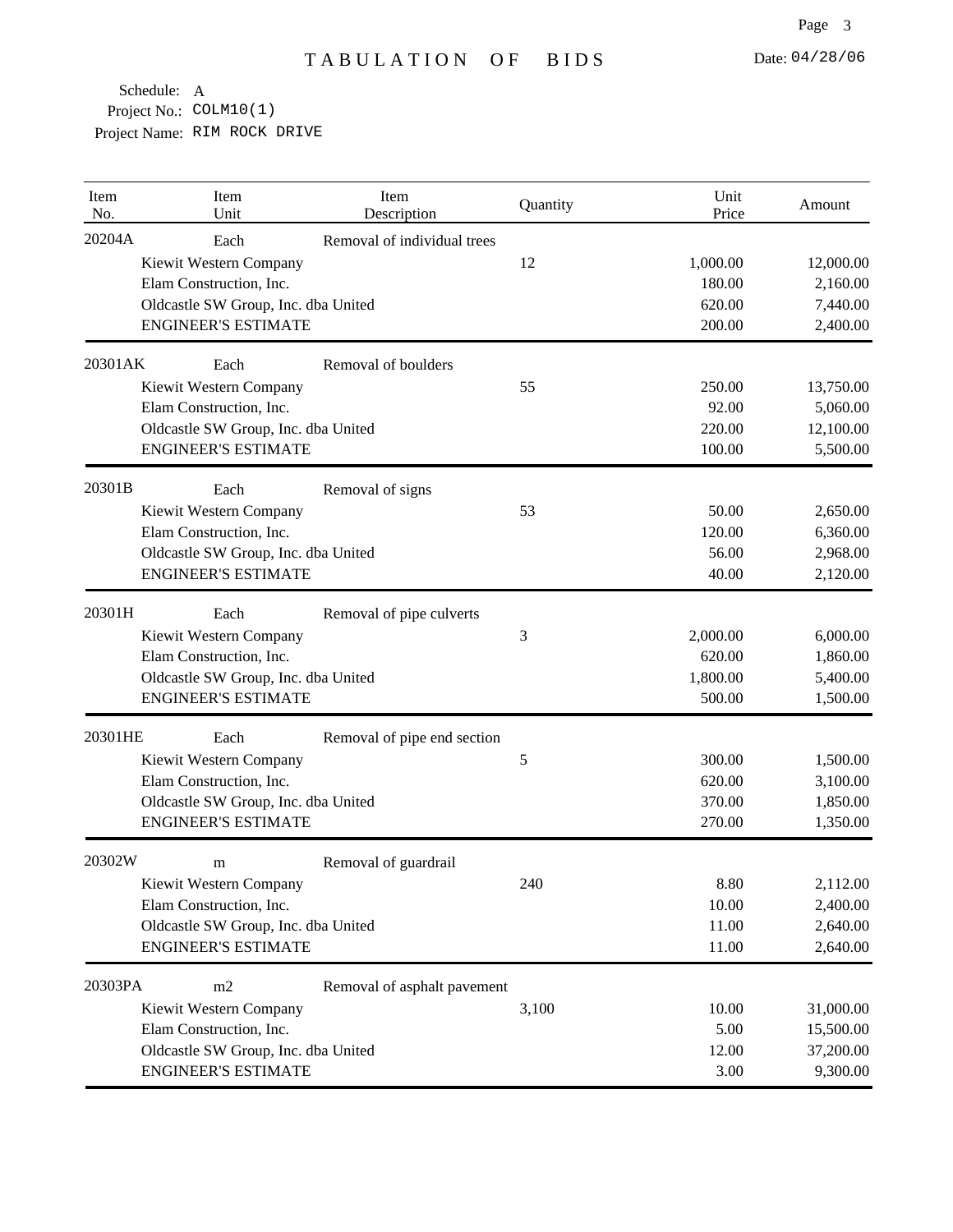| Item<br>No. | Item<br>Unit                        | Item<br>Description                       | Quantity | Unit<br>Price | Amount     |
|-------------|-------------------------------------|-------------------------------------------|----------|---------------|------------|
| 20310A      | Each                                | Plug existing pipe                        |          |               |            |
|             | Kiewit Western Company              |                                           | 2        | 2,200.00      | 4,400.00   |
|             | Elam Construction, Inc.             |                                           |          | 1,400.00      | 2,800.00   |
|             | Oldcastle SW Group, Inc. dba United |                                           |          | 990.00        | 1,980.00   |
|             | <b>ENGINEER'S ESTIMATE</b>          |                                           |          | 700.00        | 1,400.00   |
| 20401       | m <sub>3</sub>                      | Roadway excavation                        |          |               |            |
|             | Kiewit Western Company              |                                           | 250      | 40.00         | 10,000.00  |
|             | Elam Construction, Inc.             |                                           |          | 100.00        | 25,000.00  |
|             | Oldcastle SW Group, Inc. dba United |                                           |          | 44.00         | 11,000.00  |
|             | <b>ENGINEER'S ESTIMATE</b>          |                                           |          | 20.00         | 5,000.00   |
| 20402       | m <sub>3</sub>                      | Subexcavation                             |          |               |            |
|             | Kiewit Western Company              |                                           | 1,590    | 50.00         | 79,500.00  |
|             | Elam Construction, Inc.             |                                           |          | 89.00         | 141,510.00 |
|             | Oldcastle SW Group, Inc. dba United |                                           |          | 90.00         | 143,100.00 |
|             | <b>ENGINEER'S ESTIMATE</b>          |                                           |          | 33.00         | 52,470.00  |
| 20403B      | m <sub>3</sub>                      | Unclassified borrow, contractor furnished |          |               |            |
|             | Kiewit Western Company              |                                           | 1,710    | 50.00         | 85,500.00  |
|             | Elam Construction, Inc.             |                                           |          | 71.00         | 121,410.00 |
|             | Oldcastle SW Group, Inc. dba United |                                           |          | 64.00         | 109,440.00 |
|             | <b>ENGINEER'S ESTIMATE</b>          |                                           |          | 30.00         | 51,300.00  |
| 20429       | m                                   | Grade ditch                               |          |               |            |
|             | Kiewit Western Company              |                                           | 1,180    | 7.00          | 8,260.00   |
|             | Elam Construction, Inc.             |                                           |          | 13.00         | 15,340.00  |
|             | Oldcastle SW Group, Inc. dba United |                                           |          | 11.00         | 12,980.00  |
|             | <b>ENGINEER'S ESTIMATE</b>          |                                           |          | 12.00         | 14,160.00  |
| 21101       | m2                                  | Roadway obliteration                      |          |               |            |
|             | Kiewit Western Company              |                                           | 1,020    | 10.00         | 10,200.00  |
|             | Elam Construction, Inc.             |                                           |          | 13.00         | 13,260.00  |
|             | Oldcastle SW Group, Inc. dba United |                                           |          | 14.00         | 14,280.00  |
|             | <b>ENGINEER'S ESTIMATE</b>          |                                           |          | 8.00          | 8,160.00   |
| 25101B      | m <sub>3</sub>                      | Placed riprap class 2                     |          |               |            |
|             | Kiewit Western Company              |                                           | 75       | 370.00        | 27,750.00  |
|             | Elam Construction, Inc.             |                                           |          | 410.00        | 30,750.00  |
|             | Oldcastle SW Group, Inc. dba United |                                           |          | 310.00        | 23,250.00  |
|             | <b>ENGINEER'S ESTIMATE</b>          |                                           |          | 100.00        | 7,500.00   |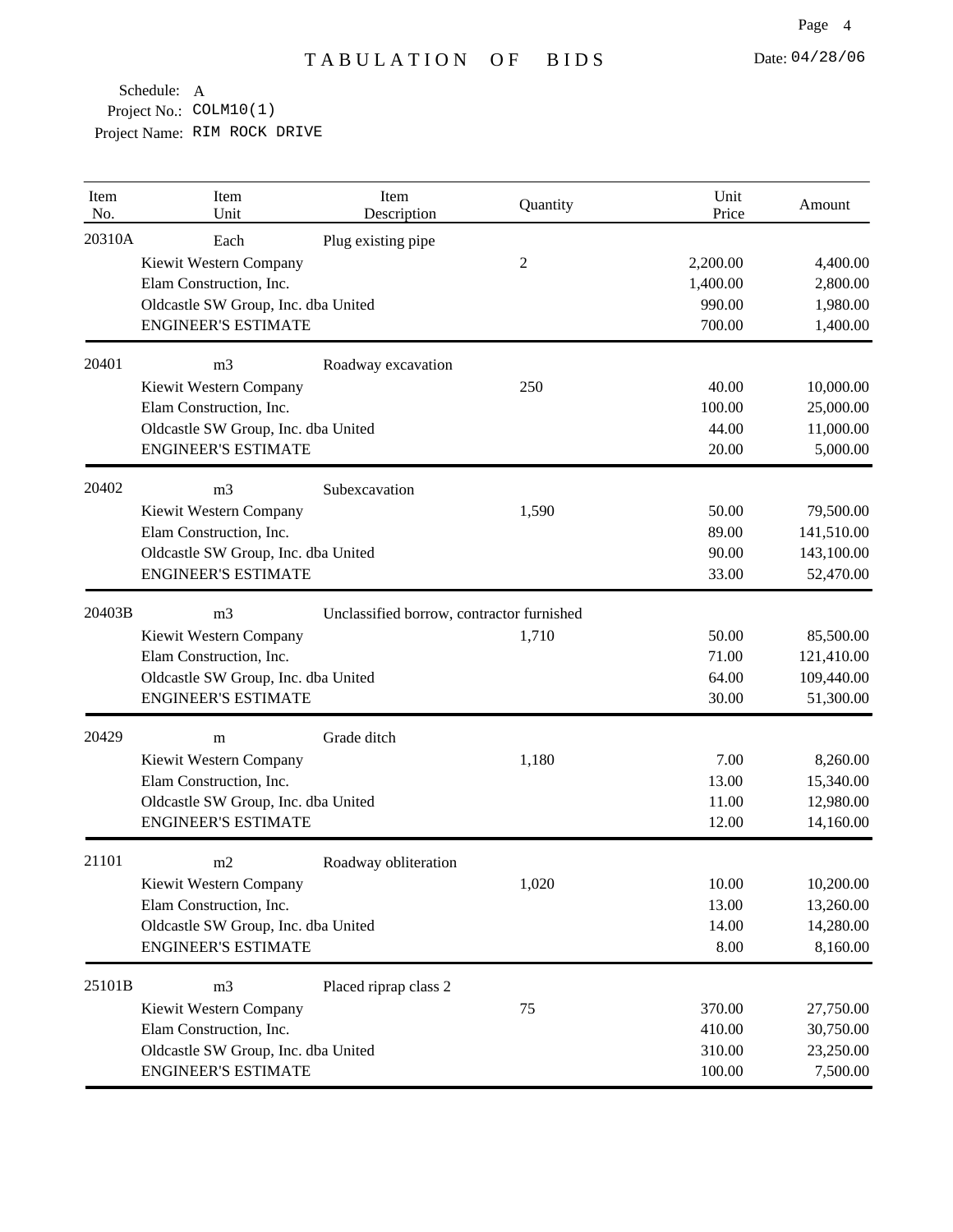| Item<br>No. | Item<br>Unit                        | Item<br>Description                         | Quantity | Unit<br>Price | Amount     |
|-------------|-------------------------------------|---------------------------------------------|----------|---------------|------------|
| 25101C      | m <sub>3</sub>                      | Placed riprap class 3                       |          |               |            |
|             | Kiewit Western Company              |                                             | 35       | 200.00        | 7,000.00   |
|             | Elam Construction, Inc.             |                                             |          | 450.00        | 15,750.00  |
|             | Oldcastle SW Group, Inc. dba United |                                             |          | 325.00        | 11,375.00  |
|             | <b>ENGINEER'S ESTIMATE</b>          |                                             |          | 115.00        | 4,025.00   |
| 25501       | m2                                  | Mechanically stabilized earth wall          |          |               |            |
|             | Kiewit Western Company              |                                             | 112      | 2,000.00      | 224,000.00 |
|             | Elam Construction, Inc.             |                                             |          | 670.00        | 75,040.00  |
|             | Oldcastle SW Group, Inc. dba United |                                             |          | 1,640.00      | 183,680.00 |
|             | <b>ENGINEER'S ESTIMATE</b>          |                                             |          | 1,000.00      | 112,000.00 |
| 25801       | m2                                  | Reinforced concrete retaining wall          |          |               |            |
|             | Kiewit Western Company              |                                             | 46       | 3,600.00      | 165,600.00 |
|             | Elam Construction, Inc.             |                                             |          | 5,100.00      | 234,600.00 |
|             | Oldcastle SW Group, Inc. dba United |                                             |          | 2,160.00      | 99,360.00  |
|             | <b>ENGINEER'S ESTIMATE</b>          |                                             |          | 1,250.00      | 57,500.00  |
| 26004F      | Each                                | Soil nails, epoxy coated, 3.0 meter length  |          |               |            |
|             | Kiewit Western Company              |                                             | 123      | 600.00        | 73,800.00  |
|             | Elam Construction, Inc.             |                                             |          | 540.00        | 66,420.00  |
|             | Oldcastle SW Group, Inc. dba United |                                             |          | 597.00        | 73,431.00  |
|             | <b>ENGINEER'S ESTIMATE</b>          |                                             |          | 450.00        | 55,350.00  |
| 30304NP     | m2                                  | Road reconditioning, pulverize 150 mm depth |          |               |            |
|             | Kiewit Western Company              |                                             | 9,500    | 4.50          | 42,750.00  |
|             | Elam Construction, Inc.             |                                             |          | 10.00         | 95,000.00  |
|             | Oldcastle SW Group, Inc. dba United |                                             |          | 10.00         | 95,000.00  |
|             | <b>ENGINEER'S ESTIMATE</b>          |                                             |          | 3.00          | 28,500.00  |
| 30310       | m2                                  | Ditch reconditioning                        |          |               |            |
|             | Kiewit Western Company              |                                             | 12,500   | 8.00          | 100,000.00 |
|             | Elam Construction, Inc.             |                                             |          | 14.00         | 175,000.00 |
|             | Oldcastle SW Group, Inc. dba United |                                             |          | 32.00         | 400,000.00 |
|             | <b>ENGINEER'S ESTIMATE</b>          |                                             |          | 11.00         | 137,500.00 |
| 30502K      | m2                                  | Aggregate-topsoil course, 100 mm depth      |          |               |            |
|             | Kiewit Western Company              |                                             | 450      | 60.00         | 27,000.00  |
|             | Elam Construction, Inc.             |                                             |          | 120.00        | 54,000.00  |
|             | Oldcastle SW Group, Inc. dba United |                                             |          | 20.00         | 9,000.00   |
|             | <b>ENGINEER'S ESTIMATE</b>          |                                             |          | 9.00          | 4,050.00   |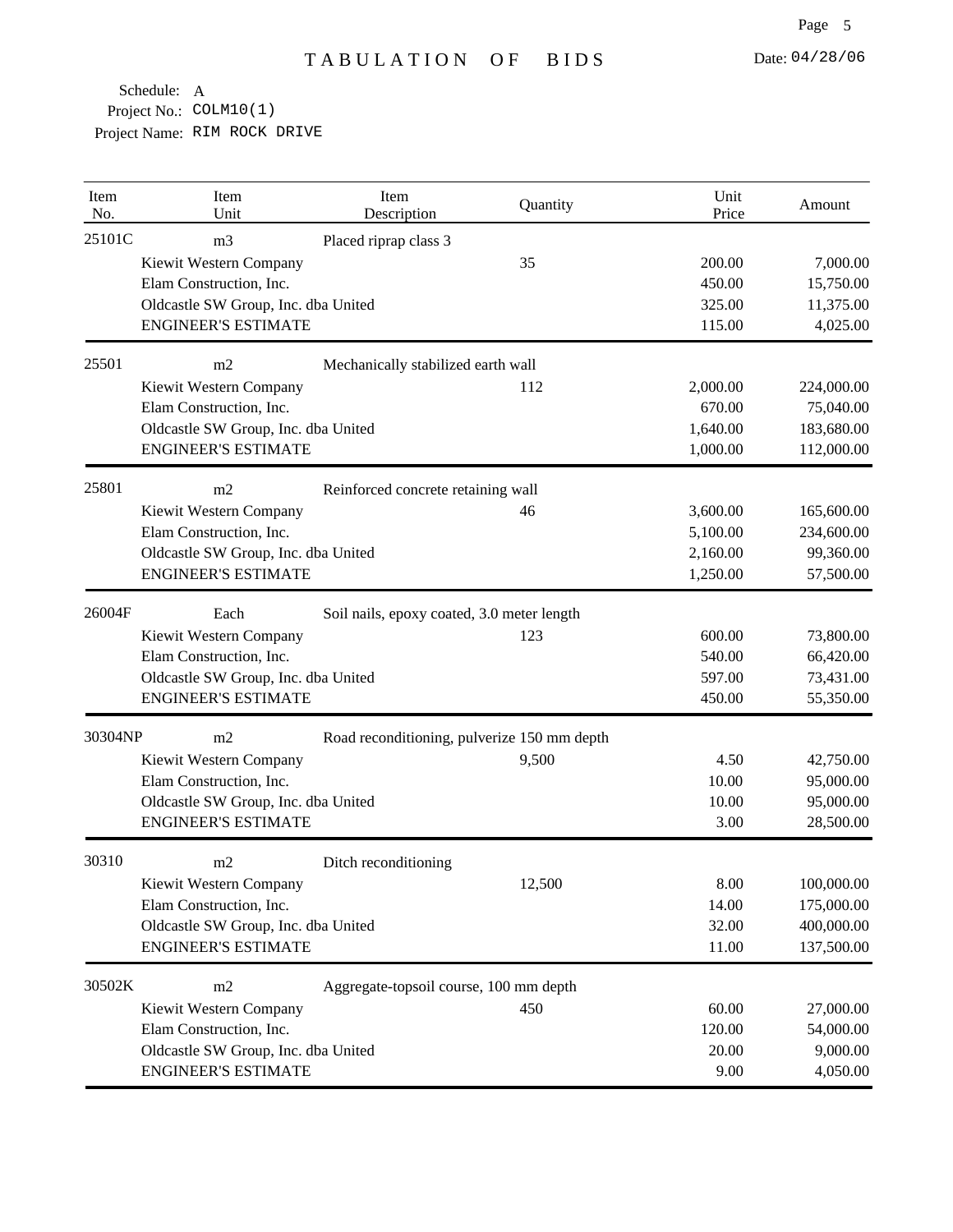| Item<br>No. | Item<br>Unit                        | Item<br>Description              | Quantity                                                                                                                         | Unit<br>Price | Amount       |
|-------------|-------------------------------------|----------------------------------|----------------------------------------------------------------------------------------------------------------------------------|---------------|--------------|
| 30802B      | t                                   | Roadway aggregate method 2       |                                                                                                                                  |               |              |
|             | Kiewit Western Company              |                                  | 2,430                                                                                                                            | 35.00         | 85,050.00    |
|             | Elam Construction, Inc.             |                                  |                                                                                                                                  | 27.00         | 65,610.00    |
|             | Oldcastle SW Group, Inc. dba United |                                  |                                                                                                                                  | 33.00         | 80,190.00    |
|             | <b>ENGINEER'S ESTIMATE</b>          |                                  |                                                                                                                                  | 35.00         | 85,050.00    |
| 40103PGDD   | t                                   | Asphalt cement grade PG 64-28    |                                                                                                                                  |               |              |
|             | Kiewit Western Company              |                                  | 1,700                                                                                                                            | 475.00        | 807,500.00   |
|             | Elam Construction, Inc.             |                                  |                                                                                                                                  | 610.00        | 1,037,000.00 |
|             | Oldcastle SW Group, Inc. dba United |                                  |                                                                                                                                  | 570.00        | 969,000.00   |
|             | <b>ENGINEER'S ESTIMATE</b>          |                                  |                                                                                                                                  | 425.00        | 722,500.00   |
| 40105C      | t                                   | Antistrip additive type 3        |                                                                                                                                  |               |              |
|             | Kiewit Western Company              |                                  | 285                                                                                                                              | 155.00        | 44,175.00    |
|             | Elam Construction, Inc.             |                                  |                                                                                                                                  | 200.00        | 57,000.00    |
|             | Oldcastle SW Group, Inc. dba United |                                  |                                                                                                                                  | 220.00        | 62,700.00    |
|             | <b>ENGINEER'S ESTIMATE</b>          |                                  |                                                                                                                                  | 200.00        | 57,000.00    |
| 40106ABBC   | t                                   |                                  | Superpave asphalt concrete pavement, 12.5 mm or 19 mm nominal maximum size<br>aggregate, 0.3 to 3 million ESALs, type 2 pavement |               |              |
|             | Kiewit Western Company              |                                  | 28,300                                                                                                                           | 77.00         | 2,179,100.00 |
|             | Elam Construction, Inc.             |                                  |                                                                                                                                  | 53.00         | 1,499,900.00 |
|             | Oldcastle SW Group, Inc. dba United |                                  |                                                                                                                                  | 60.00         | 1,698,000.00 |
|             | <b>ENGINEER'S ESTIMATE</b>          |                                  |                                                                                                                                  | 60.00         | 1,698,000.00 |
| 40904AP     | t                                   | Emulsified asphalt grade HFMS-2P |                                                                                                                                  |               |              |
|             | Kiewit Western Company              |                                  | 3                                                                                                                                | 360.00        | 1,080.00     |
|             | Elam Construction, Inc.             |                                  |                                                                                                                                  | 540.00        | 1,620.00     |
|             | Oldcastle SW Group, Inc. dba United |                                  |                                                                                                                                  | 2,200.00      | 6,600.00     |
|             | <b>ENGINEER'S ESTIMATE</b>          |                                  |                                                                                                                                  | 1,500.00      | 4,500.00     |
| 40907SD     | m2                                  |                                  | Single course asphalt surface treatment grading D                                                                                |               |              |
|             | Kiewit Western Company              |                                  | 1,760                                                                                                                            | 9.00          | 15,840.00    |
|             | Elam Construction, Inc.             |                                  |                                                                                                                                  | 11.00         | 19,360.00    |
|             | Oldcastle SW Group, Inc. dba United |                                  |                                                                                                                                  | 10.00         | 17,600.00    |
|             | <b>ENGINEER'S ESTIMATE</b>          |                                  |                                                                                                                                  | 2.50          | 4,400.00     |
| 40907SF     | m2                                  |                                  | Single course asphalt surface treatment grading F                                                                                |               |              |
|             | Kiewit Western Company              |                                  | 440                                                                                                                              | 18.00         | 7,920.00     |
|             | Elam Construction, Inc.             |                                  |                                                                                                                                  | 22.00         | 9,680.00     |
|             |                                     |                                  |                                                                                                                                  |               |              |
|             | Oldcastle SW Group, Inc. dba United |                                  |                                                                                                                                  | 15.00         | 6,600.00     |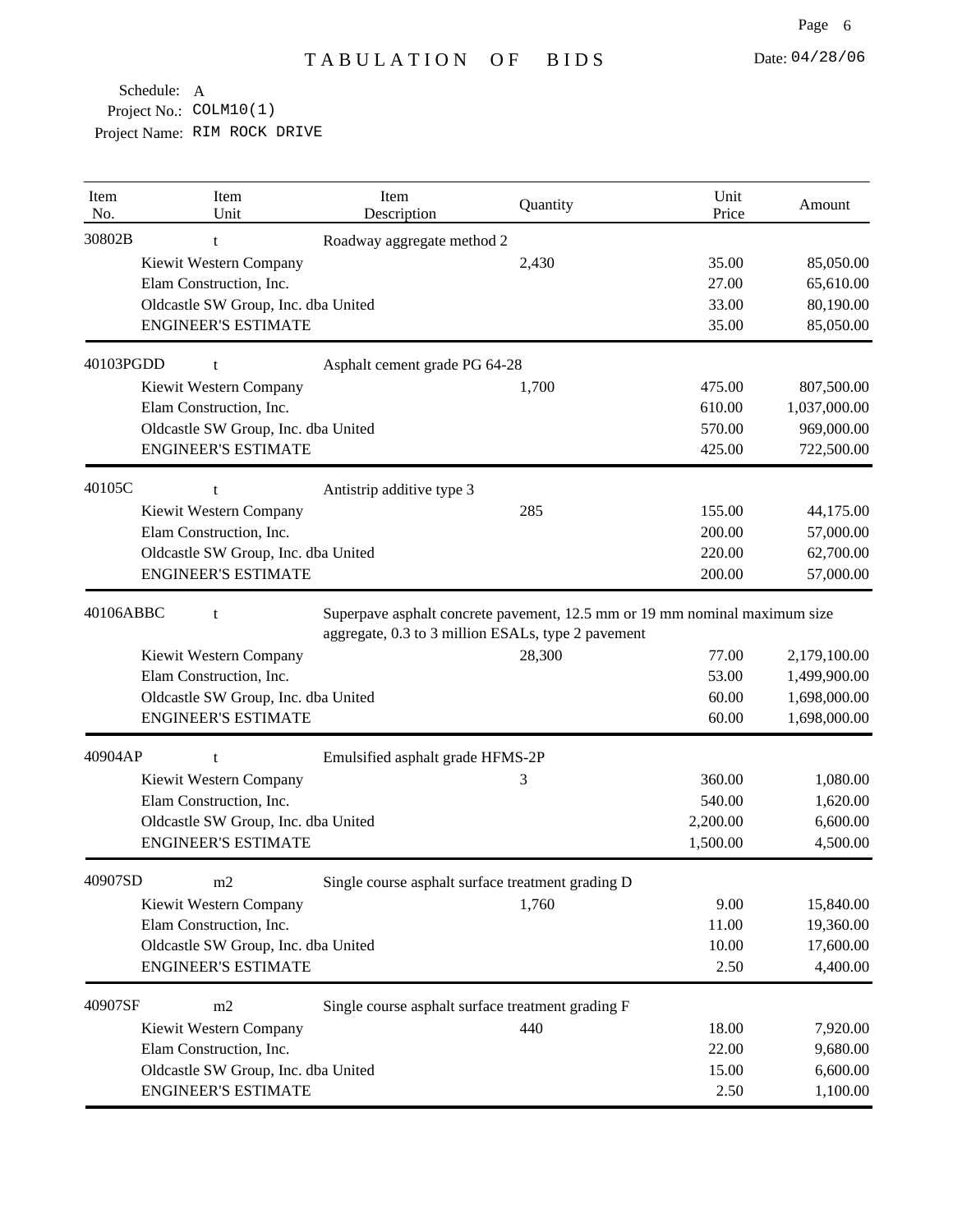| Item<br>No. | Item<br>Unit                        | Item<br>Description                                 | Quantity | Unit<br>Price | Amount       |
|-------------|-------------------------------------|-----------------------------------------------------|----------|---------------|--------------|
| 40908BA     | t                                   | Fog seal grade CSS-1 or CSS-1h, SS-1 or SS-1h       |          |               |              |
|             | Kiewit Western Company              |                                                     | 60       | 450.00        | 27,000.00    |
|             | Elam Construction, Inc.             |                                                     |          | 620.00        | 37,200.00    |
|             | Oldcastle SW Group, Inc. dba United |                                                     |          | 800.00        | 48,000.00    |
|             | <b>ENGINEER'S ESTIMATE</b>          |                                                     |          | 300.00        | 18,000.00    |
| 41201CM     | t                                   | Tack coat grade CSS-1, CSS-1h, SS-1, or SS-1h       |          |               |              |
|             | Kiewit Western Company              |                                                     | 55       | 320.00        | 17,600.00    |
|             | Elam Construction, Inc.             |                                                     |          | 540.00        | 29,700.00    |
|             | Oldcastle SW Group, Inc. dba United |                                                     |          | 1,200.00      | 66,000.00    |
|             | <b>ENGINEER'S ESTIMATE</b>          |                                                     |          | 400.00        | 22,000.00    |
| 41801AC     | m2                                  | Foamed asphalt stabilized base course, 150 mm depth |          |               |              |
|             | Kiewit Western Company              |                                                     | 230,600  | 4.05          | 933,930.00   |
|             | Elam Construction, Inc.             |                                                     |          | 8.50          | 1,960,100.00 |
|             | Oldcastle SW Group, Inc. dba United |                                                     |          | 7.40          | 1,706,440.00 |
|             | <b>ENGINEER'S ESTIMATE</b>          |                                                     |          | 6.50          | 1,498,900.00 |
| 41803A      | t                                   | Asphalt binder grade                                |          |               |              |
|             | Kiewit Western Company              |                                                     | 2,310    | 350.00        | 808,500.00   |
|             | Elam Construction, Inc.             |                                                     |          | 570.00        | 1,316,700.00 |
|             | Oldcastle SW Group, Inc. dba United |                                                     |          | 495.00        | 1,143,450.00 |
|             | <b>ENGINEER'S ESTIMATE</b>          |                                                     |          | 425.00        | 981,750.00   |
| 41804       | t                                   | Cement                                              |          |               |              |
|             | Kiewit Western Company              |                                                     | 770      | 225.00        | 173,250.00   |
|             | Elam Construction, Inc.             |                                                     |          | 240.00        | 184,800.00   |
|             | Oldcastle SW Group, Inc. dba United |                                                     |          | 205.00        | 157,850.00   |
|             | <b>ENGINEER'S ESTIMATE</b>          |                                                     |          | 200.00        | 154,000.00   |
| 41805       | <b>LPSM</b>                         | Approved mix designs required                       |          |               |              |
|             | Kiewit Western Company              |                                                     | ALL      | 20,000.00     | 20,000.00    |
|             | Elam Construction, Inc.             |                                                     |          | 18,000.00     | 18,000.00    |
|             | Oldcastle SW Group, Inc. dba United |                                                     |          | 24,000.00     | 24,000.00    |
|             | <b>ENGINEER'S ESTIMATE</b>          |                                                     |          | 10,000.00     | 10,000.00    |
| 50202       | m                                   | Sealing joints and cracks                           |          |               |              |
|             | Kiewit Western Company              |                                                     | 300      | 10.50         | 3,150.00     |
|             | Elam Construction, Inc.             |                                                     |          | 12.00         | 3,600.00     |
|             | Oldcastle SW Group, Inc. dba United |                                                     |          | 15.00         | 4,500.00     |
|             | <b>ENGINEER'S ESTIMATE</b>          |                                                     |          | 50.00         | 15,000.00    |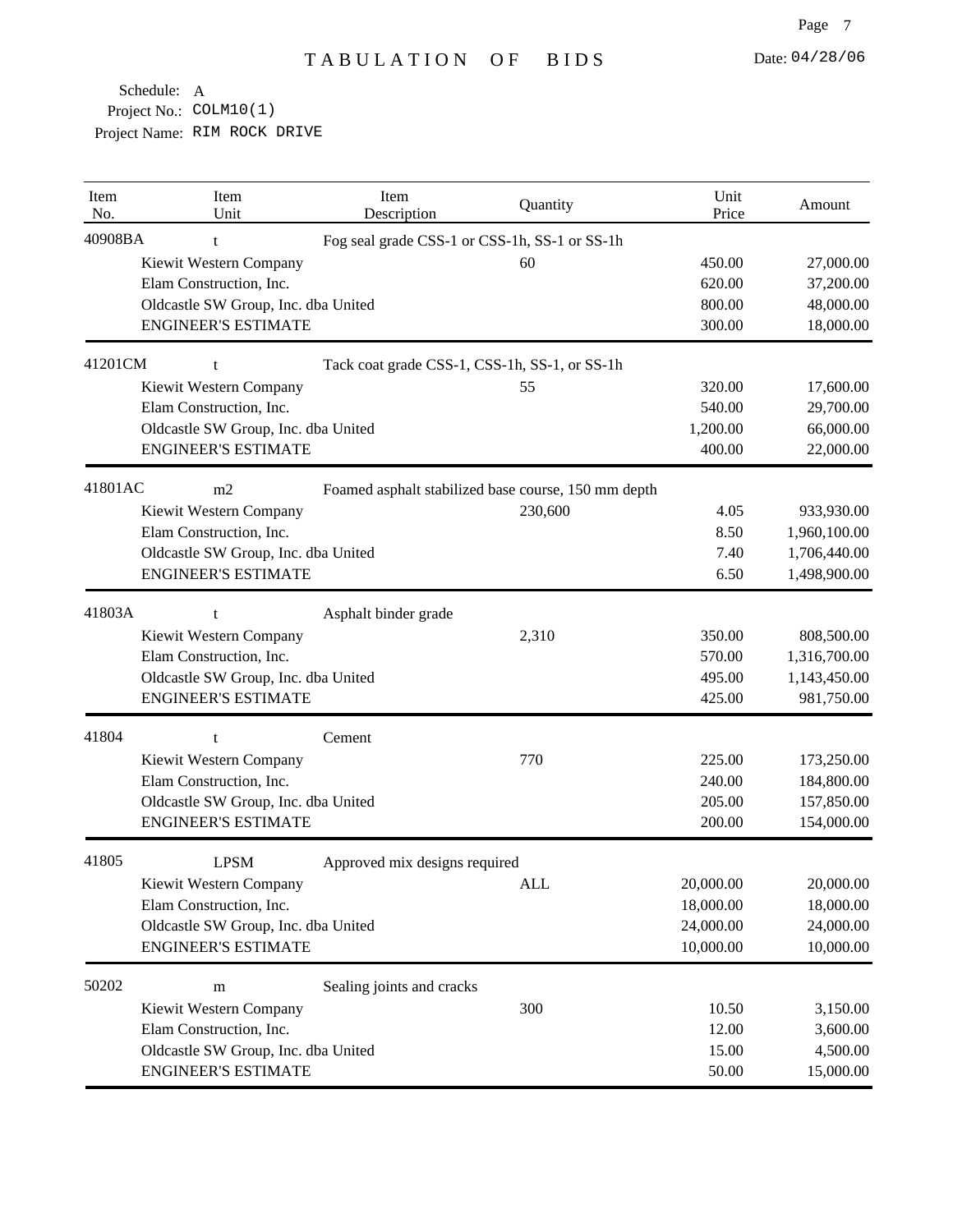| Item<br>No.                           | Item<br>Unit                        | Item<br>Description                        | Quantity | Unit<br>Price | Amount    |
|---------------------------------------|-------------------------------------|--------------------------------------------|----------|---------------|-----------|
| 56602N                                | m2                                  | Reinforced shotcrete, 150 mm depth         |          |               |           |
|                                       | Kiewit Western Company              |                                            | 115      | 100.00        | 11,500.00 |
|                                       | Elam Construction, Inc.             |                                            |          | 330.00        | 37,950.00 |
|                                       | Oldcastle SW Group, Inc. dba United |                                            |          | 375.00        | 43,125.00 |
|                                       | <b>ENGINEER'S ESTIMATE</b>          |                                            |          | 150.00        | 17,250.00 |
| 60101                                 | m <sub>3</sub>                      | Concrete                                   |          |               |           |
|                                       | Kiewit Western Company              |                                            | 4        | 1,900.00      | 7,600.00  |
|                                       | Elam Construction, Inc.             |                                            |          | 1,300.00      | 5,200.00  |
|                                       | Oldcastle SW Group, Inc. dba United |                                            |          | 1,290.00      | 5,160.00  |
|                                       | <b>ENGINEER'S ESTIMATE</b>          |                                            |          | 1,000.00      | 4,000.00  |
|                                       | Each                                | Concrete, headwall for 900 mm pipe culvert |          |               |           |
|                                       | Kiewit Western Company              |                                            | 2        | 2,000.00      | 4,000.00  |
|                                       | Elam Construction, Inc.             |                                            |          | 3,500.00      | 7,000.00  |
|                                       | Oldcastle SW Group, Inc. dba United |                                            |          | 3,600.00      | 7,200.00  |
|                                       | <b>ENGINEER'S ESTIMATE</b>          |                                            |          | 2,200.00      | 4,400.00  |
| 60106                                 | kg                                  | Concrete coloring agent                    |          |               |           |
|                                       | Kiewit Western Company              |                                            | 25       | 50.00         | 1,250.00  |
|                                       | Elam Construction, Inc.             |                                            |          | 10.00         | 250.00    |
|                                       | Oldcastle SW Group, Inc. dba United |                                            |          | 12.00         | 300.00    |
|                                       | <b>ENGINEER'S ESTIMATE</b>          |                                            |          | 100.00        | 2,500.00  |
|                                       | m                                   | 300 mm pipe culvert                        |          |               |           |
| 60104AP<br>60201H<br>60201K<br>60201M | Kiewit Western Company              |                                            | 12       | 800.00        | 9,600.00  |
|                                       | Elam Construction, Inc.             |                                            |          | 270.00        | 3,240.00  |
|                                       | Oldcastle SW Group, Inc. dba United |                                            |          | 250.00        | 3,000.00  |
|                                       | <b>ENGINEER'S ESTIMATE</b>          |                                            |          | 105.00        | 1,260.00  |
|                                       | m                                   | 450 mm pipe culvert                        |          |               |           |
|                                       | Kiewit Western Company              |                                            | 6        | 815.00        | 4,890.00  |
|                                       | Elam Construction, Inc.             |                                            |          | 830.00        | 4,980.00  |
|                                       | Oldcastle SW Group, Inc. dba United |                                            |          | 360.00        | 2,160.00  |
|                                       | <b>ENGINEER'S ESTIMATE</b>          |                                            |          | 175.00        | 1,050.00  |
|                                       | m                                   | 600 mm pipe culvert                        |          |               |           |
|                                       | Kiewit Western Company              |                                            | 8        | 2,500.00      | 20,000.00 |
|                                       | Elam Construction, Inc.             |                                            |          | 970.00        | 7,760.00  |
|                                       | Oldcastle SW Group, Inc. dba United |                                            |          | 540.00        | 4,320.00  |
|                                       | <b>ENGINEER'S ESTIMATE</b>          |                                            |          | 190.00        | 1,520.00  |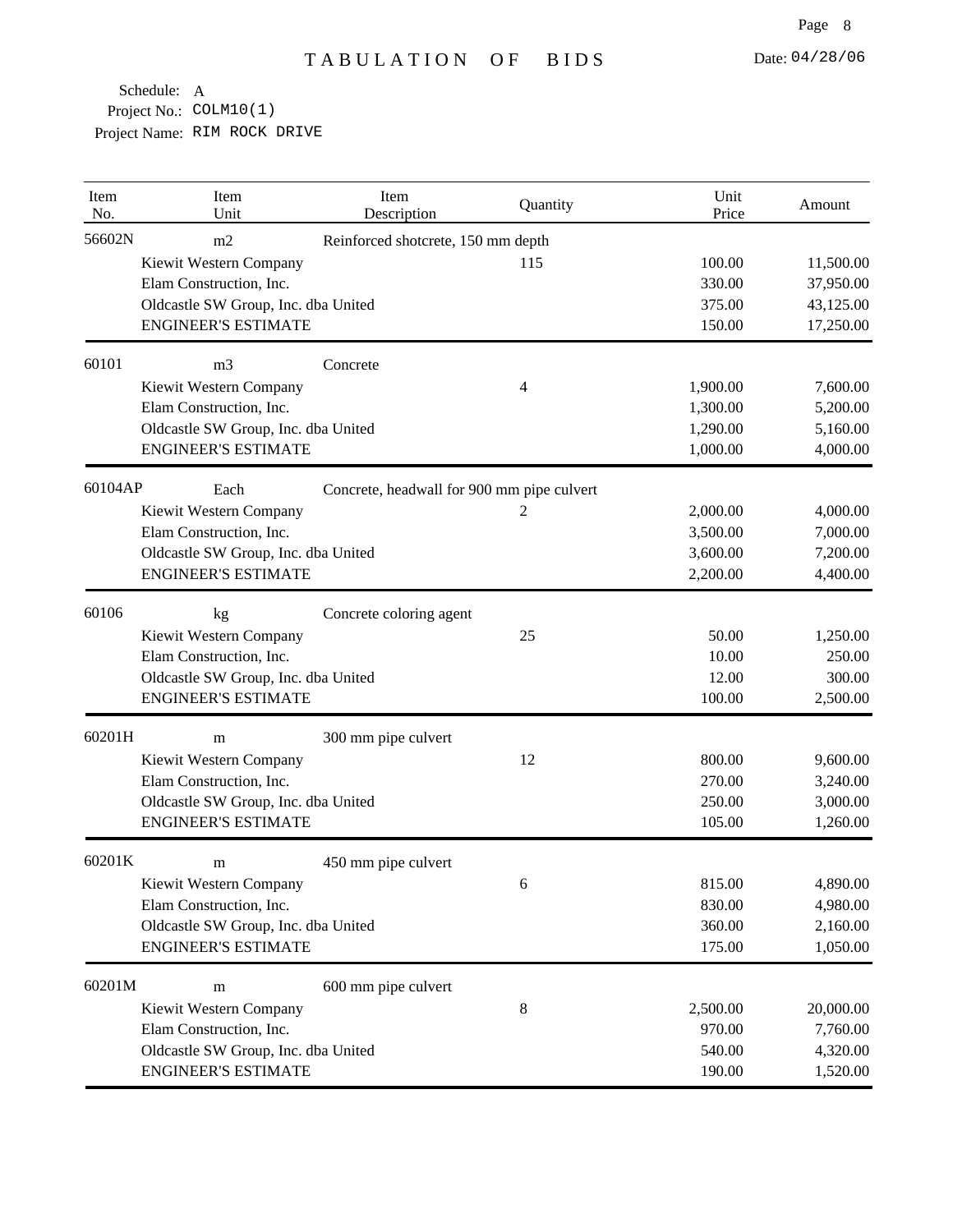| Item<br>No. | Item<br>Unit                        | Item<br>Description                      | Quantity                                                                                                       | Unit<br>Price | Amount    |
|-------------|-------------------------------------|------------------------------------------|----------------------------------------------------------------------------------------------------------------|---------------|-----------|
| 60201MH     | m                                   | 600 mm HDPE pipe culvert                 |                                                                                                                |               |           |
|             | Kiewit Western Company              |                                          | 34                                                                                                             | 2,800.00      | 95,200.00 |
|             | Elam Construction, Inc.             |                                          |                                                                                                                | 890.00        | 30,260.00 |
|             | Oldcastle SW Group, Inc. dba United |                                          |                                                                                                                | 400.00        | 13,600.00 |
|             | <b>ENGINEER'S ESTIMATE</b>          |                                          |                                                                                                                | 210.00        | 7,140.00  |
| 60201P      | m                                   | 900 mm pipe culvert                      |                                                                                                                |               |           |
|             | Kiewit Western Company              |                                          | 16                                                                                                             | 3,000.00      | 48,000.00 |
|             | Elam Construction, Inc.             |                                          |                                                                                                                | 1,200.00      | 19,200.00 |
|             | Oldcastle SW Group, Inc. dba United |                                          |                                                                                                                | 500.00        | 8,000.00  |
|             | <b>ENGINEER'S ESTIMATE</b>          |                                          |                                                                                                                | 205.00        | 3,280.00  |
| 60206H      | Each                                |                                          | End section for 300 mm pipe culvert, bituminous coated                                                         |               |           |
|             | Kiewit Western Company              |                                          | 2                                                                                                              | 1,000.00      | 2,000.00  |
|             | Elam Construction, Inc.             |                                          |                                                                                                                | 250.00        | 500.00    |
|             | Oldcastle SW Group, Inc. dba United |                                          |                                                                                                                | 1,600.00      | 3,200.00  |
|             | <b>ENGINEER'S ESTIMATE</b>          |                                          |                                                                                                                | 275.00        | 550.00    |
| 60206KMB    | Each                                |                                          | End section for 450 mm pipe culvert, corrugated metal, bituminous coated                                       |               |           |
|             | Kiewit Western Company              |                                          | 1                                                                                                              | 1,100.00      | 1,100.00  |
|             | Elam Construction, Inc.             |                                          |                                                                                                                | 370.00        | 370.00    |
|             | Oldcastle SW Group, Inc. dba United |                                          |                                                                                                                | 500.00        | 500.00    |
|             | <b>ENGINEER'S ESTIMATE</b>          |                                          |                                                                                                                | 300.00        | 300.00    |
| 60206MH     | Each                                | End section for 600 mm HDPE pipe culvert |                                                                                                                |               |           |
|             | Kiewit Western Company              |                                          | 4                                                                                                              | 950.00        | 3,800.00  |
|             | Elam Construction, Inc.             |                                          |                                                                                                                | 310.00        | 1,240.00  |
|             | Oldcastle SW Group, Inc. dba United |                                          |                                                                                                                | 530.00        | 2,120.00  |
|             | <b>ENGINEER'S ESTIMATE</b>          |                                          |                                                                                                                | 190.00        | 760.00    |
| 60206MMB    | Each                                |                                          | End section for 600 mm pipe culvert, corrugated metal, bituminous coated                                       |               |           |
|             | Kiewit Western Company              |                                          | $\sim$ 1 and 1 and 1 and 1 and 1 and 1 and 1 and 1 and 1 and 1 and 1 and 1 and 1 and 1 and 1 and 1 and 1 and 1 | 1,250.00      | 1,250.00  |
|             | Elam Construction, Inc.             |                                          |                                                                                                                | 430.00        | 430.00    |
|             | Oldcastle SW Group, Inc. dba United |                                          |                                                                                                                | 530.00        | 530.00    |
|             | <b>ENGINEER'S ESTIMATE</b>          |                                          |                                                                                                                | 300.00        | 300.00    |
| 60209MHD    | Each                                | Elbow, 600 mm HDPE double walled         |                                                                                                                |               |           |
|             | Kiewit Western Company              |                                          | 2                                                                                                              | 500.00        | 1,000.00  |
|             | Elam Construction, Inc.             |                                          |                                                                                                                | 550.00        | 1,100.00  |
|             | Oldcastle SW Group, Inc. dba United |                                          |                                                                                                                | 750.00        | 1,500.00  |
|             | <b>ENGINEER'S ESTIMATE</b>          |                                          |                                                                                                                | 330.00        | 660.00    |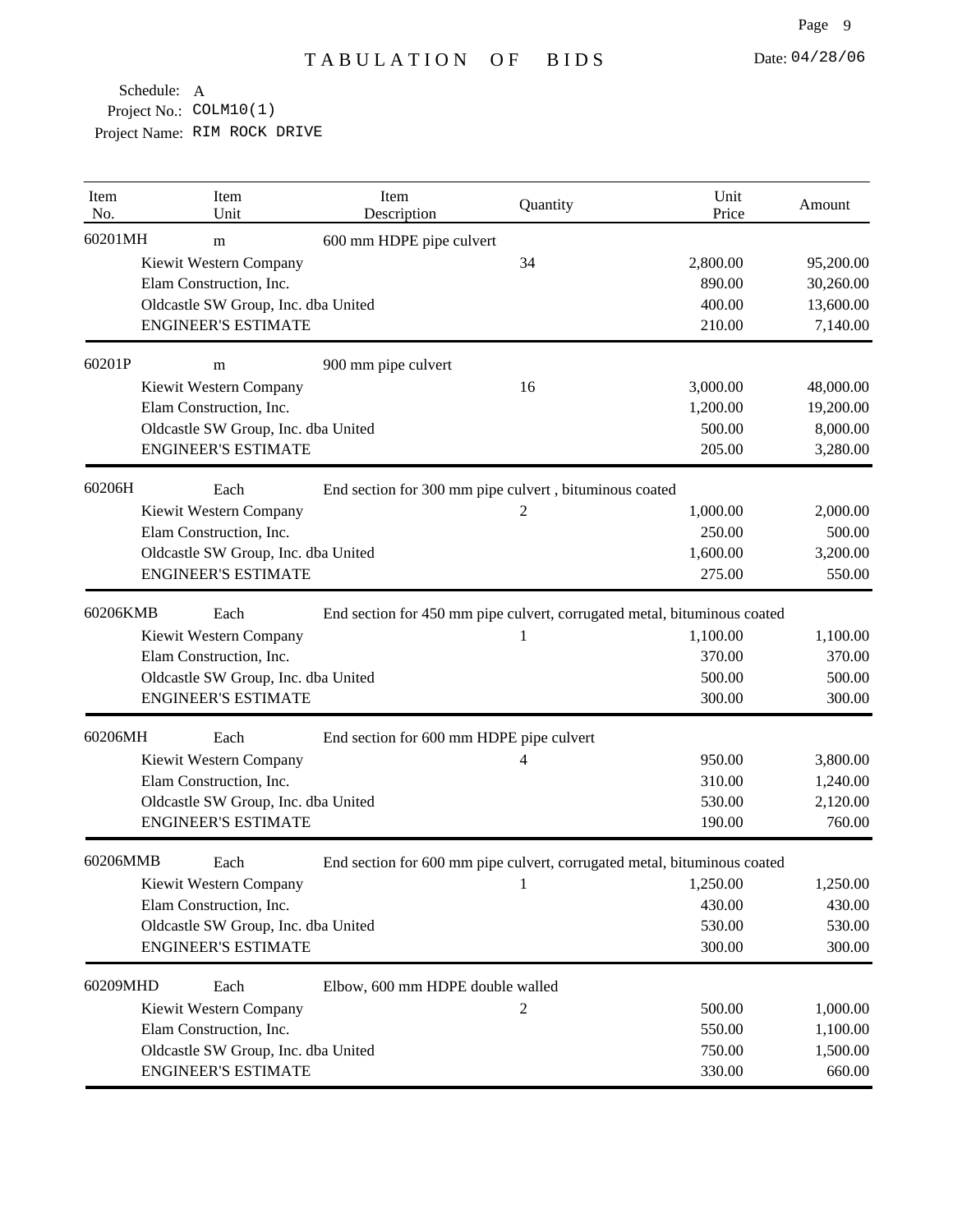| Item<br>No. | Item<br>Unit                        | Item<br>Description           | Quantity | Unit<br>Price | Amount    |
|-------------|-------------------------------------|-------------------------------|----------|---------------|-----------|
| 60403A      | Each                                | Inlet type 1                  |          |               |           |
|             | Kiewit Western Company              |                               | 1        | 15,000.00     | 15,000.00 |
|             | Elam Construction, Inc.             |                               |          | 6,900.00      | 6,900.00  |
|             | Oldcastle SW Group, Inc. dba United |                               |          | 1,100.00      | 1,100.00  |
|             | <b>ENGINEER'S ESTIMATE</b>          |                               |          | 2,900.00      | 2,900.00  |
| 60405       | Each                                | Manhole adjustment            |          |               |           |
|             | Kiewit Western Company              |                               | 13       | 1,000.00      | 13,000.00 |
|             | Elam Construction, Inc.             |                               |          | 740.00        | 9,620.00  |
|             | Oldcastle SW Group, Inc. dba United |                               |          | 1,600.00      | 20,800.00 |
|             | <b>ENGINEER'S ESTIMATE</b>          |                               |          | 500.00        | 6,500.00  |
| 60406       | Each                                | Inlet adjustment              |          |               |           |
|             | Kiewit Western Company              |                               | 11       | 3,000.00      | 33,000.00 |
|             | Elam Construction, Inc.             |                               |          | 1,100.00      | 12,100.00 |
|             | Oldcastle SW Group, Inc. dba United |                               |          | 2,000.00      | 22,000.00 |
|             | <b>ENGINEER'S ESTIMATE</b>          |                               |          | 1,000.00      | 11,000.00 |
| 60409AB     | Each                                | Metal frame and grate type B  |          |               |           |
|             | Kiewit Western Company              |                               | 1        | 4,000.00      | 4,000.00  |
|             | Elam Construction, Inc.             |                               |          | 3,100.00      | 3,100.00  |
|             | Oldcastle SW Group, Inc. dba United |                               |          | 1,400.00      | 1,400.00  |
|             | <b>ENGINEER'S ESTIMATE</b>          |                               |          | 500.00        | 500.00    |
| 60409H      | Each                                | Safety grate                  |          |               |           |
|             | Kiewit Western Company              |                               | 12       | 1,200.00      | 14,400.00 |
|             | Elam Construction, Inc.             |                               |          | 2,500.00      | 30,000.00 |
|             | Oldcastle SW Group, Inc. dba United |                               |          | 4,400.00      | 52,800.00 |
|             | <b>ENGINEER'S ESTIMATE</b>          |                               |          | 1,000.00      | 12,000.00 |
| 60703A      | Each                                | Cleaning culverts in place    |          |               |           |
|             | Kiewit Western Company              |                               |          | 3,000.00      | 6,000.00  |
|             | Elam Construction, Inc.             |                               |          | 18,000.00     | 36,000.00 |
|             | Oldcastle SW Group, Inc. dba United |                               |          | 4,000.00      | 8,000.00  |
|             | <b>ENGINEER'S ESTIMATE</b>          |                               |          | 1,500.00      | 3,000.00  |
| 60808C      | m2                                  | Colored concrete swale gutter |          |               |           |
|             | Kiewit Western Company              |                               | 60       | 200.00        | 12,000.00 |
|             | Elam Construction, Inc.             |                               |          | 150.00        | 9,000.00  |
|             | Oldcastle SW Group, Inc. dba United |                               |          | 150.00        | 9,000.00  |
|             | <b>ENGINEER'S ESTIMATE</b>          |                               |          | 65.00         | 3,900.00  |
|             |                                     |                               |          |               |           |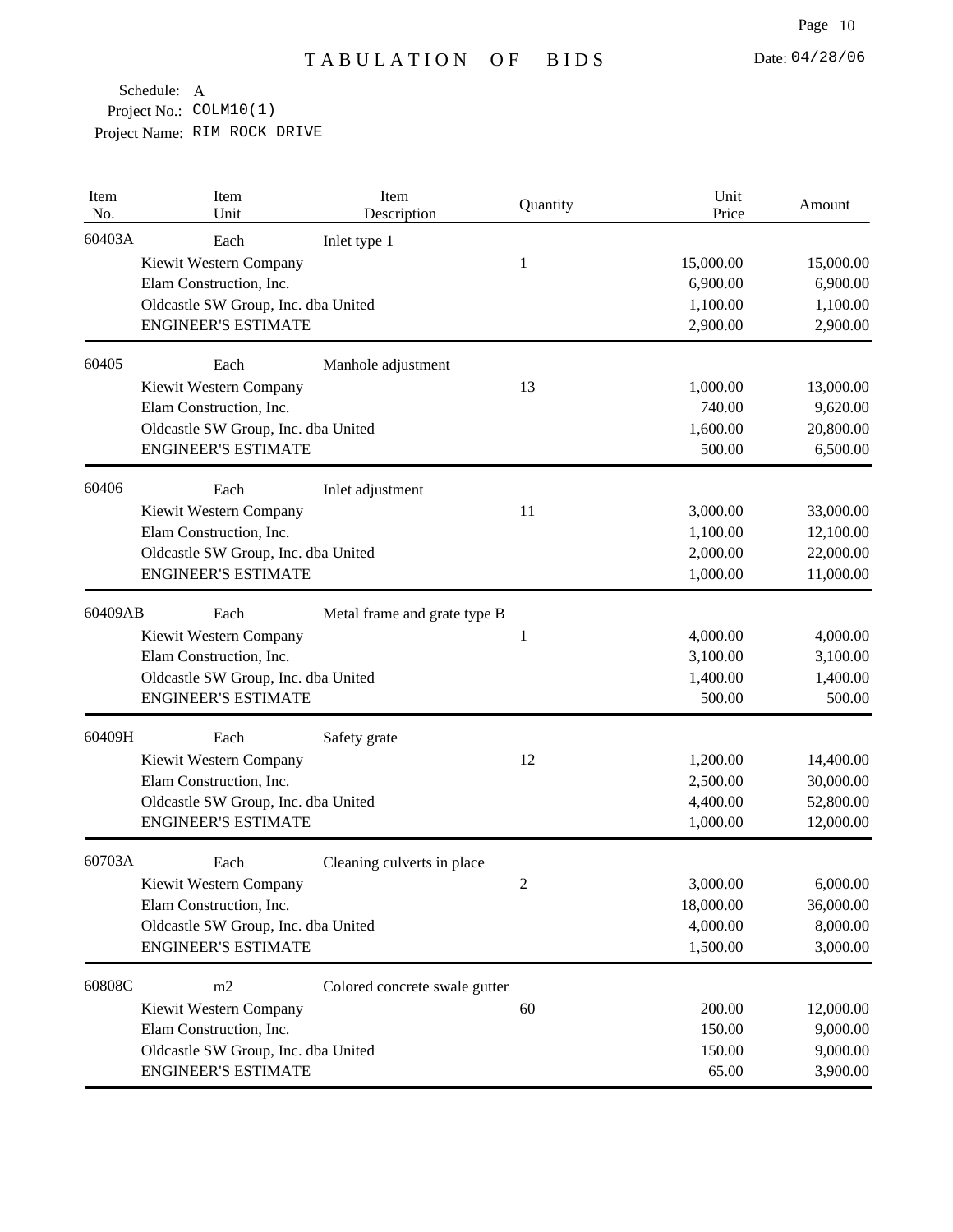| Item<br>No. | Item<br>Unit                        | Item<br>Description                                            | Quantity                                            | Unit<br>Price | Amount     |
|-------------|-------------------------------------|----------------------------------------------------------------|-----------------------------------------------------|---------------|------------|
| 60901NC     | m                                   |                                                                | Colored portland cement concrete curb, 150 mm depth |               |            |
|             | Kiewit Western Company              |                                                                | 2,000                                               | 60.00         | 120,000.00 |
|             | Elam Construction, Inc.             |                                                                |                                                     | 81.00         | 162,000.00 |
|             | Oldcastle SW Group, Inc. dba United |                                                                |                                                     | 82.00         | 164,000.00 |
|             | <b>ENGINEER'S ESTIMATE</b>          |                                                                |                                                     | 80.00         | 160,000.00 |
| 60902NA     | m                                   | Portland colored cement concrete curb and gutter, 150 mm depth |                                                     |               |            |
|             | Kiewit Western Company              |                                                                | 220                                                 | 110.00        | 24,200.00  |
|             | Elam Construction, Inc.             |                                                                |                                                     | 85.00         | 18,700.00  |
|             | Oldcastle SW Group, Inc. dba United |                                                                |                                                     | 88.00         | 19,360.00  |
|             | <b>ENGINEER'S ESTIMATE</b>          |                                                                |                                                     | 100.00        | 22,000.00  |
| 61502B      | m2                                  | Portland cement concrete drive pad                             |                                                     |               |            |
|             | Kiewit Western Company              |                                                                | 75                                                  | 175.00        | 13,125.00  |
|             | Elam Construction, Inc.             |                                                                |                                                     | 160.00        | 12,000.00  |
|             | Oldcastle SW Group, Inc. dba United |                                                                |                                                     | 170.00        | 12,750.00  |
|             | <b>ENGINEER'S ESTIMATE</b>          |                                                                |                                                     | 125.00        | 9,375.00   |
| 61701DDAB   | m                                   |                                                                | Guardrail system G4, type 4, class A (wood posts)   |               |            |
|             | Kiewit Western Company              |                                                                | 600                                                 | 56.50         | 33,900.00  |
|             | Elam Construction, Inc.             |                                                                |                                                     | 65.00         | 39,000.00  |
|             | Oldcastle SW Group, Inc. dba United |                                                                |                                                     | 70.00         | 42,000.00  |
|             | <b>ENGINEER'S ESTIMATE</b>          |                                                                |                                                     | 75.00         | 45,000.00  |
| 61702FL     | Each                                | Terminal section type flared                                   |                                                     |               |            |
|             | Kiewit Western Company              |                                                                | $\,8$                                               | 1,900.00      | 15,200.00  |
|             | Elam Construction, Inc.             |                                                                |                                                     | 2,200.00      | 17,600.00  |
|             | Oldcastle SW Group, Inc. dba United |                                                                |                                                     | 2,400.00      | 19,200.00  |
|             | <b>ENGINEER'S ESTIMATE</b>          |                                                                |                                                     | 1,750.00      | 14,000.00  |
| 61901FA     | m                                   | Fence temporary construction                                   |                                                     |               |            |
|             | Kiewit Western Company              |                                                                | 460                                                 | 30.00         | 13,800.00  |
|             | Elam Construction, Inc.             |                                                                |                                                     | 4.00          | 1,840.00   |
|             | Oldcastle SW Group, Inc. dba United |                                                                |                                                     | 4.00          | 1,840.00   |
|             | <b>ENGINEER'S ESTIMATE</b>          |                                                                |                                                     | 20.00         | 9,200.00   |
| 62005       | m                                   | Remove and reset stone masonry guardwall                       |                                                     |               |            |
|             | Kiewit Western Company              |                                                                | 20                                                  | 1,500.00      | 30,000.00  |
|             | Elam Construction, Inc.             |                                                                |                                                     | 460.00        | 9,200.00   |
|             | Oldcastle SW Group, Inc. dba United |                                                                |                                                     | 1,400.00      | 28,000.00  |
|             | <b>ENGINEER'S ESTIMATE</b>          |                                                                |                                                     | 1,000.00      | 20,000.00  |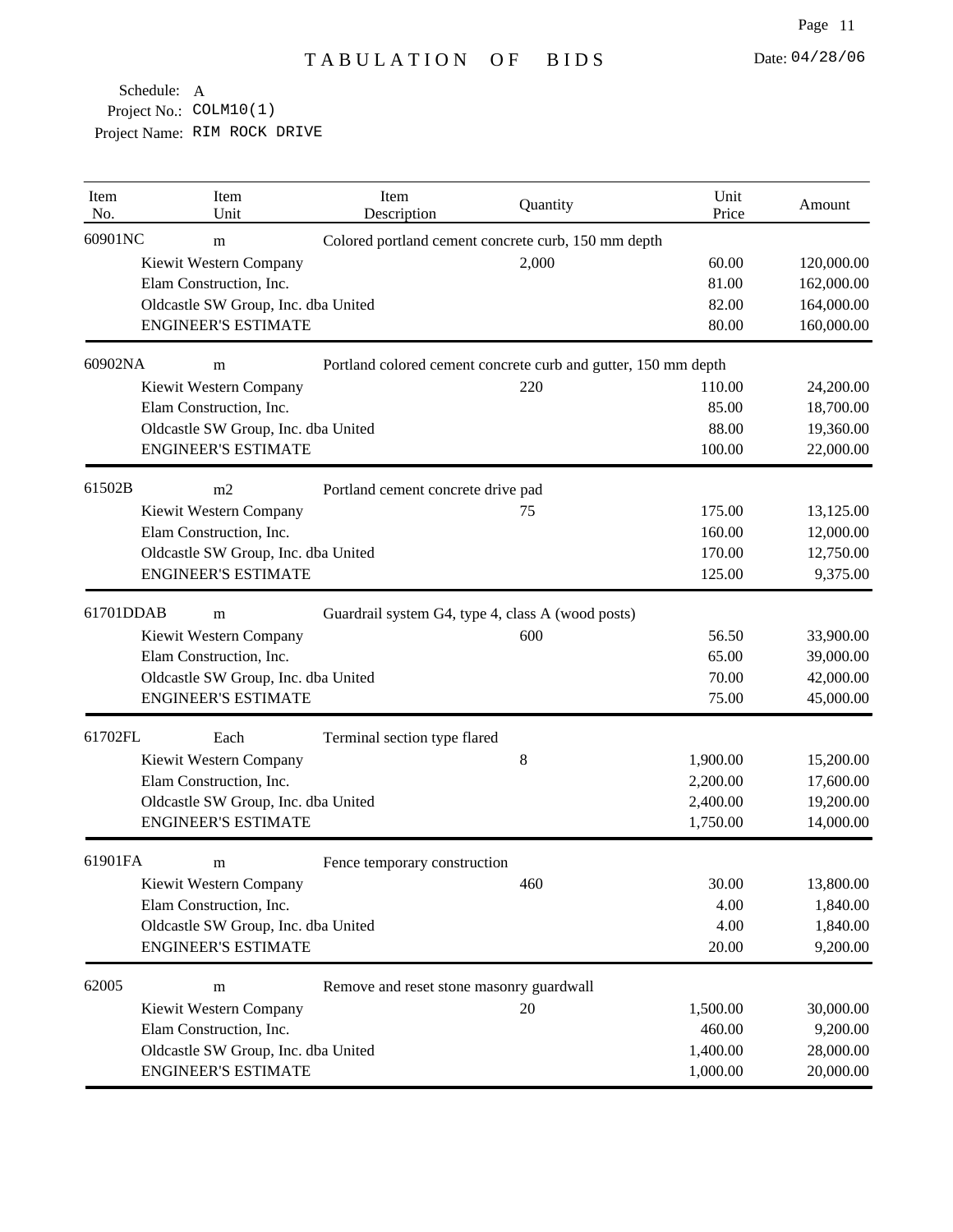| Item<br>No. | Item<br>Unit                        | Item<br>Description                        | Quantity                                           | Unit<br>Price | Amount    |
|-------------|-------------------------------------|--------------------------------------------|----------------------------------------------------|---------------|-----------|
| 62201AE     | Hour                                | Dump truck, 8 cubic meter minimum capacity |                                                    |               |           |
|             | Kiewit Western Company              |                                            | 40                                                 | 85.00         | 3,400.00  |
|             | Elam Construction, Inc.             |                                            |                                                    | 95.00         | 3,800.00  |
|             | Oldcastle SW Group, Inc. dba United |                                            |                                                    | 90.00         | 3,600.00  |
|             | <b>ENGINEER'S ESTIMATE</b>          |                                            |                                                    | 70.00         | 2,800.00  |
| 62201B      | Hour                                | <b>Backhoe</b>                             |                                                    |               |           |
|             | Kiewit Western Company              |                                            | 20                                                 | 90.00         | 1,800.00  |
|             | Elam Construction, Inc.             |                                            |                                                    | 110.00        | 2,200.00  |
|             | Oldcastle SW Group, Inc. dba United |                                            |                                                    | 90.00         | 1,800.00  |
|             | <b>ENGINEER'S ESTIMATE</b>          |                                            |                                                    | 60.00         | 1,200.00  |
| 62201CD     | Hour                                |                                            | Wheel loader, 2 cubic meter minimum rated capacity |               |           |
|             | Kiewit Western Company              |                                            | 30                                                 | 120.00        | 3,600.00  |
|             | Elam Construction, Inc.             |                                            |                                                    | 140.00        | 4,200.00  |
|             | Oldcastle SW Group, Inc. dba United |                                            |                                                    | 130.00        | 3,900.00  |
|             | <b>ENGINEER'S ESTIMATE</b>          |                                            |                                                    | 100.00        | 3,000.00  |
| 62201LA     | Hour                                | Motor grader, 2.4 meter minimum blade      |                                                    |               |           |
|             | Kiewit Western Company              |                                            | 40                                                 | 120.00        | 4,800.00  |
|             | Elam Construction, Inc.             |                                            |                                                    | 110.00        | 4,400.00  |
|             | Oldcastle SW Group, Inc. dba United |                                            |                                                    | 130.00        | 5,200.00  |
|             | <b>ENGINEER'S ESTIMATE</b>          |                                            |                                                    | 150.00        | 6,000.00  |
| 62201M      | Hour                                | Hydraulic excavator                        |                                                    |               |           |
|             | Kiewit Western Company              |                                            | 20                                                 | 160.00        | 3,200.00  |
|             | Elam Construction, Inc.             |                                            |                                                    | 170.00        | 3,400.00  |
|             | Oldcastle SW Group, Inc. dba United |                                            |                                                    | 160.00        | 3,200.00  |
|             | <b>ENGINEER'S ESTIMATE</b>          |                                            |                                                    | 120.00        | 2,400.00  |
| 62301       | Hour                                | General labor                              |                                                    |               |           |
|             | Kiewit Western Company              |                                            | 80                                                 | 50.00         | 4,000.00  |
|             | Elam Construction, Inc.             |                                            |                                                    | 47.00         | 3,760.00  |
|             | Oldcastle SW Group, Inc. dba United |                                            |                                                    | 40.00         | 3,200.00  |
|             | <b>ENGINEER'S ESTIMATE</b>          |                                            |                                                    | 30.00         | 2,400.00  |
| 62403       | m <sub>3</sub>                      | Furnishing and placing topsoil             |                                                    |               |           |
|             | Kiewit Western Company              |                                            | 640                                                | 70.00         | 44,800.00 |
|             | Elam Construction, Inc.             |                                            |                                                    | 81.00         | 51,840.00 |
|             | Oldcastle SW Group, Inc. dba United |                                            |                                                    | 99.00         | 63,360.00 |
|             | <b>ENGINEER'S ESTIMATE</b>          |                                            |                                                    | 75.00         | 48,000.00 |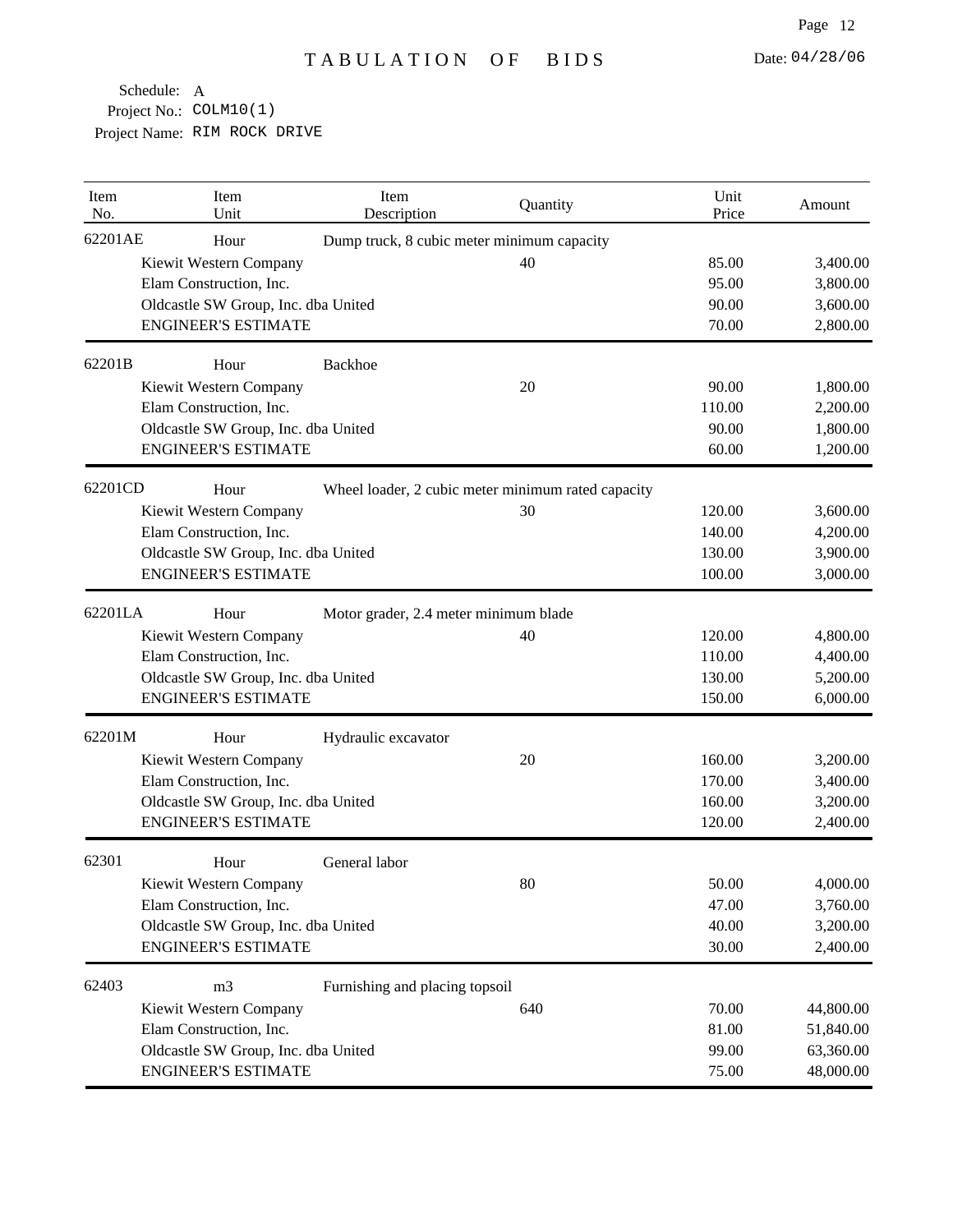| Item<br>No. | Item<br>Unit                        | Item<br>Description           | Quantity       | Unit<br>Price | Amount    |
|-------------|-------------------------------------|-------------------------------|----------------|---------------|-----------|
| 62502B      | m2<br>Kiewit Western Company        | Seeding, hydraulic method     | 5,000          | 0.50          | 2,500.00  |
|             | Elam Construction, Inc.             |                               |                | 0.50          | 2,500.00  |
|             | Oldcastle SW Group, Inc. dba United |                               |                | 1.00          | 5,000.00  |
|             | <b>ENGINEER'S ESTIMATE</b>          |                               |                | 3.50          | 17,500.00 |
| 62505B      | m2                                  | Mulching, hydraulic method    |                |               |           |
|             | Kiewit Western Company              |                               | 5,000          | 0.70          | 3,500.00  |
|             | Elam Construction, Inc.             |                               |                | 0.80          | 4,000.00  |
|             | Oldcastle SW Group, Inc. dba United |                               |                | 1.30          | 6,500.00  |
|             | <b>ENGINEER'S ESTIMATE</b>          |                               |                | 3.50          | 17,500.00 |
| 63001       | Hour                                | Hired technical services      |                |               |           |
|             | Kiewit Western Company              |                               | 50             | 100.00        | 5,000.00  |
|             | Elam Construction, Inc.             |                               |                | 330.00        | 16,500.00 |
|             | Oldcastle SW Group, Inc. dba United |                               |                | 90.00         | 4,500.00  |
|             | <b>ENGINEER'S ESTIMATE</b>          |                               |                | 150.00        | 7,500.00  |
| 63003       | Hour                                | Additional surveying services |                |               |           |
|             | Kiewit Western Company              |                               | 100            | 130.00        | 13,000.00 |
|             | Elam Construction, Inc.             |                               |                | 160.00        | 16,000.00 |
|             | Oldcastle SW Group, Inc. dba United |                               |                | 160.00        | 16,000.00 |
|             | <b>ENGINEER'S ESTIMATE</b>          |                               |                | 235.00        | 23,500.00 |
| 63301       | Each                                | Sign installation             |                |               |           |
|             | Kiewit Western Company              |                               | 56             | 235.00        | 13,160.00 |
|             | Elam Construction, Inc.             |                               |                | 270.00        | 15,120.00 |
|             | Oldcastle SW Group, Inc. dba United |                               |                | 300.00        | 16,800.00 |
|             | <b>ENGINEER'S ESTIMATE</b>          |                               |                | 250.00        | 14,000.00 |
| 63307G      | Each                                | Delineators flexible          |                |               |           |
|             | Kiewit Western Company              |                               | 200            | 55.00         | 11,000.00 |
|             | Elam Construction, Inc.             |                               |                | 63.00         | 12,600.00 |
|             | Oldcastle SW Group, Inc. dba United |                               |                | 70.00         | 14,000.00 |
|             | <b>ENGINEER'S ESTIMATE</b>          |                               |                | 40.00         | 8,000.00  |
| 63308A      | Each                                | Removing and resetting sign   |                |               |           |
|             | Kiewit Western Company              |                               | $\overline{c}$ | 100.00        | 200.00    |
|             | Elam Construction, Inc.             |                               |                | 230.00        | 460.00    |
|             | Oldcastle SW Group, Inc. dba United |                               |                | 30.00         | 60.00     |
|             | <b>ENGINEER'S ESTIMATE</b>          |                               |                | 500.00        | 1,000.00  |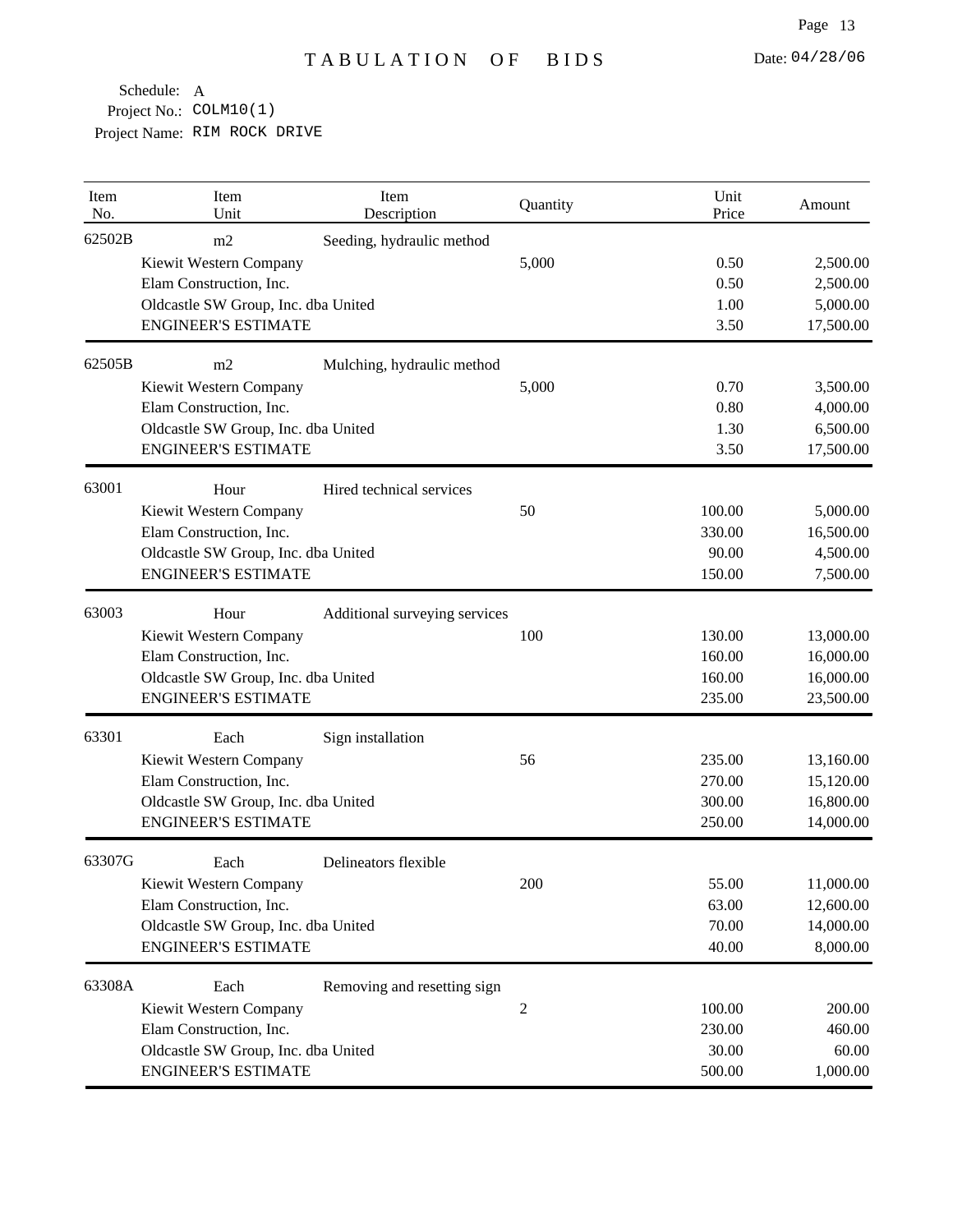| Item<br>No. | Item<br>Unit                                                      | Item<br>Description                 | Quantity | Unit<br>Price   | Amount                 |
|-------------|-------------------------------------------------------------------|-------------------------------------|----------|-----------------|------------------------|
| 63403B      | L<br>Kiewit Western Company<br>Elam Construction, Inc.            | Pavement markings type B            | 5,100    | 11.50<br>13.00  | 58,650.00<br>66,300.00 |
|             | <b>ENGINEER'S ESTIMATE</b>                                        | Oldcastle SW Group, Inc. dba United |          | 11.00<br>2.00   | 56,100.00<br>10,200.00 |
| 63406       | Each                                                              | Pavement markings, symbols          |          |                 |                        |
|             | Kiewit Western Company                                            |                                     | 10       | 260.00          | 2,600.00               |
|             | Elam Construction, Inc.                                           |                                     |          | 300.00          | 3,000.00               |
|             | Oldcastle SW Group, Inc. dba United<br><b>ENGINEER'S ESTIMATE</b> |                                     |          | 50.00<br>300.00 | 500.00<br>3,000.00     |
| 63505B      | Each                                                              | Barricade type 2                    |          |                 |                        |
|             | Kiewit Western Company                                            |                                     | 2        | 600.00          | 1,200.00               |
|             | Elam Construction, Inc.                                           |                                     |          | 54.00           | 108.00                 |
|             | Oldcastle SW Group, Inc. dba United                               |                                     |          | 60.00           | 120.00                 |
|             | <b>ENGINEER'S ESTIMATE</b>                                        |                                     |          | 100.00          | 200.00                 |
| 63506       | Each                                                              | Cone                                |          |                 |                        |
|             | Kiewit Western Company                                            |                                     | 100      | 8.50            | 850.00                 |
|             | Elam Construction, Inc.                                           |                                     |          | 12.00           | 1,200.00               |
|             | Oldcastle SW Group, Inc. dba United                               |                                     |          | 20.00           | 2,000.00               |
|             | <b>ENGINEER'S ESTIMATE</b>                                        |                                     |          | 14.25           | 1,425.00               |
| 63507       | m2                                                                | Construction sign                   |          |                 |                        |
|             | Kiewit Western Company                                            |                                     | 46       | 63.00           | 2,898.00               |
|             | Elam Construction, Inc.                                           |                                     |          | 30.00           | 1,380.00               |
|             | Oldcastle SW Group, Inc. dba United                               |                                     |          | 40.00           | 1,840.00               |
|             | <b>ENGINEER'S ESTIMATE</b>                                        |                                     |          | 115.00          | 5,290.00               |
| 63508       | Each                                                              | Drum                                |          |                 |                        |
|             | Kiewit Western Company                                            |                                     | 30       | 63.00           | 1,890.00               |
|             | Elam Construction, Inc.<br>Oldcastle SW Group, Inc. dba United    |                                     |          | 24.00<br>30.00  | 720.00<br>900.00       |
|             | <b>ENGINEER'S ESTIMATE</b>                                        |                                     |          | 50.00           | 1,500.00               |
| 63509       | Hour                                                              | Flagger                             |          |                 |                        |
|             | Kiewit Western Company                                            |                                     | 2,000    | 40.00           | 80,000.00              |
|             | Elam Construction, Inc.                                           |                                     |          | 31.00           | 62,000.00              |
|             | Oldcastle SW Group, Inc. dba United                               |                                     |          | 33.00           | 66,000.00              |
|             | <b>ENGINEER'S ESTIMATE</b>                                        |                                     |          | 30.00           | 60,000.00              |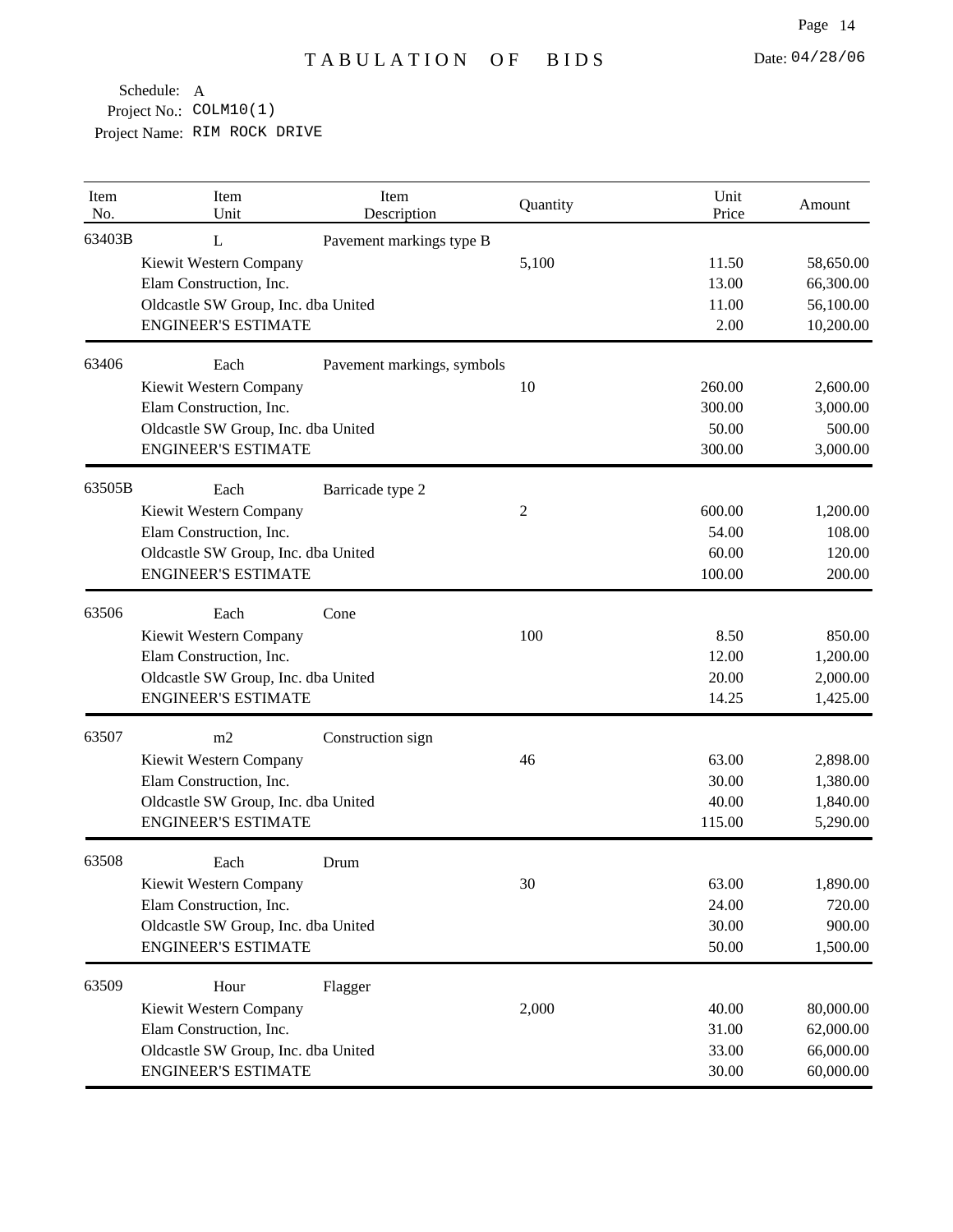| Item<br>No. | Item<br>Unit                        | Item<br>Description               | Quantity | Unit<br>Price | Amount    |
|-------------|-------------------------------------|-----------------------------------|----------|---------------|-----------|
| 63510       | Hour                                | Pilot car                         |          |               |           |
|             | Kiewit Western Company              |                                   | 800      | 100.00        | 80,000.00 |
|             | Elam Construction, Inc.             |                                   |          | 42.00         | 33,600.00 |
|             | Oldcastle SW Group, Inc. dba United |                                   |          | 60.00         | 48,000.00 |
|             | <b>ENGINEER'S ESTIMATE</b>          |                                   |          | 45.00         | 36,000.00 |
| 63511       | m                                   | Temporary concrete barrier        |          |               |           |
|             | Kiewit Western Company              |                                   | 60       | 300.00        | 18,000.00 |
|             | Elam Construction, Inc.             |                                   |          | 160.00        | 9,600.00  |
|             | Oldcastle SW Group, Inc. dba United |                                   |          | 180.00        | 10,800.00 |
|             | <b>ENGINEER'S ESTIMATE</b>          |                                   |          | 90.00         | 5,400.00  |
| 63512       | m                                   | Moving temporary concrete barrier |          |               |           |
|             | Kiewit Western Company              |                                   | 60       | 150.00        | 9,000.00  |
|             | Elam Construction, Inc.             |                                   |          | 300.00        | 18,000.00 |
|             | Oldcastle SW Group, Inc. dba United |                                   |          | 80.00         | 4,800.00  |
|             | <b>ENGINEER'S ESTIMATE</b>          |                                   |          | 27.00         | 1,620.00  |
| 63515       | km<br>Temporary pavement markings   |                                   |          |               |           |
|             | Kiewit Western Company              |                                   | 60.000   | 680.00        | 40,800.00 |
|             | Elam Construction, Inc.             |                                   |          | 800.00        | 48,000.00 |
|             | Oldcastle SW Group, Inc. dba United |                                   |          | 1,020.00      | 61,200.00 |
|             | <b>ENGINEER'S ESTIMATE</b>          |                                   |          | 450.00        | 27,000.00 |
| 63520       | Each                                | Vertical panel                    |          |               |           |
|             | Kiewit Western Company              |                                   | 30       | 63.00         | 1,890.00  |
|             | Elam Construction, Inc.             |                                   |          | 36.00         | 1,080.00  |
|             | Oldcastle SW Group, Inc. dba United |                                   |          | 40.00         | 1,200.00  |
|             | <b>ENGINEER'S ESTIMATE</b>          |                                   |          | 50.00         | 1,500.00  |
| 63521A      | Each                                | Warning light type A              |          |               |           |
|             | Kiewit Western Company              |                                   | 10       | 63.00         | 630.00    |
|             | Elam Construction, Inc.             |                                   |          | 6.00          | 60.00     |
|             | Oldcastle SW Group, Inc. dba United |                                   |          | 10.00         | 100.00    |
|             | <b>ENGINEER'S ESTIMATE</b>          |                                   |          | 25.00         | 250.00    |
| 63521B      | Each                                | Warning light type B              |          |               |           |
|             | Kiewit Western Company              |                                   | 10       | 790.00        | 7,900.00  |
|             | Elam Construction, Inc.             |                                   |          | 6.00          | 60.00     |
|             | Oldcastle SW Group, Inc. dba United |                                   |          | 10.00         | 100.00    |
|             | <b>ENGINEER'S ESTIMATE</b>          |                                   |          | 209.00        | 2,090.00  |